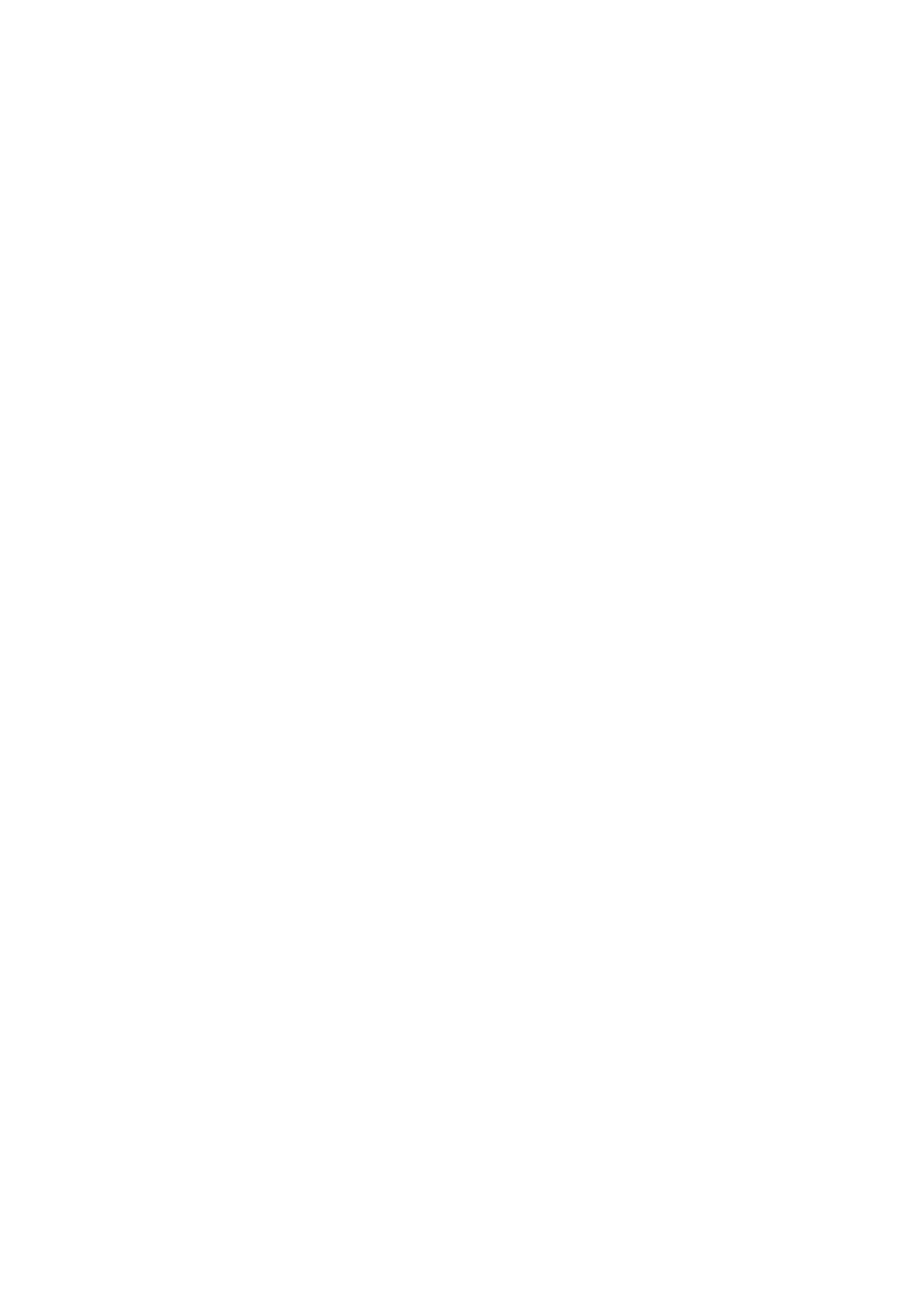Language, Culture and Social Connectedness

Edited by

Ann Dashwood and Jeong-Bae Son

# **CAMBRIDGE SCHOLARS** PUBLISHING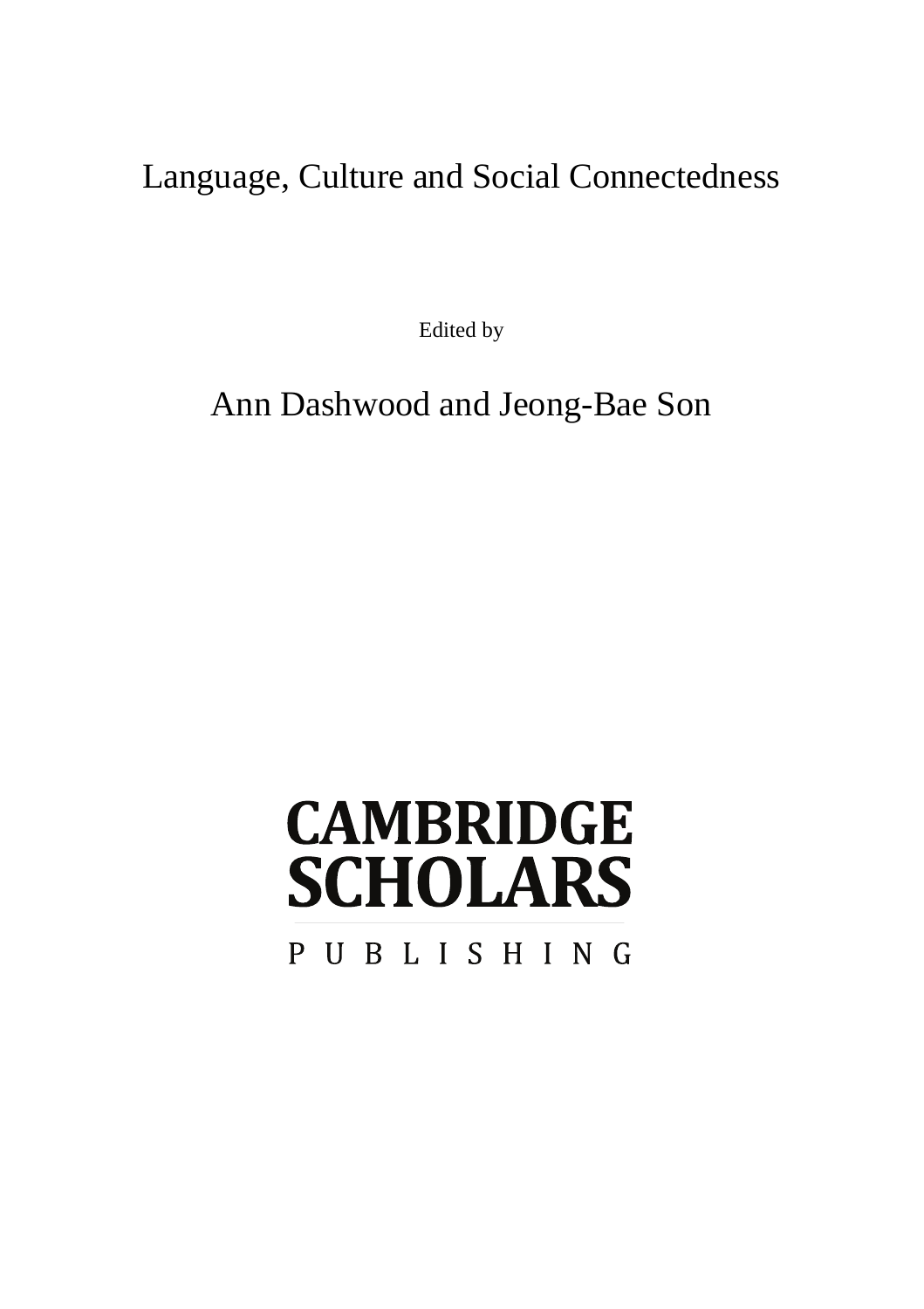Language, Culture and Social Connectedness, Edited by Ann Dashwood and Jeong-Bae Son

This book first published 2011

Cambridge Scholars Publishing

12 Back Chapman Street, Newcastle upon Tyne, NE6 2XX, UK

British Library Cataloguing in Publication Data A catalogue record for this book is available from the British Library

Copyright © 2011 by Ann Dashwood and Jeong-Bae Son and contributors

All rights for this book reserved. No part of this book may be reproduced, stored in a retrieval system, or transmitted, in any form or by any means, electronic, mechanical, photocopying, recording or otherwise, without the prior permission of the copyright owner.

ISBN (10): 1-4438-2992-7, ISBN (13): 978-1-4438-2992-2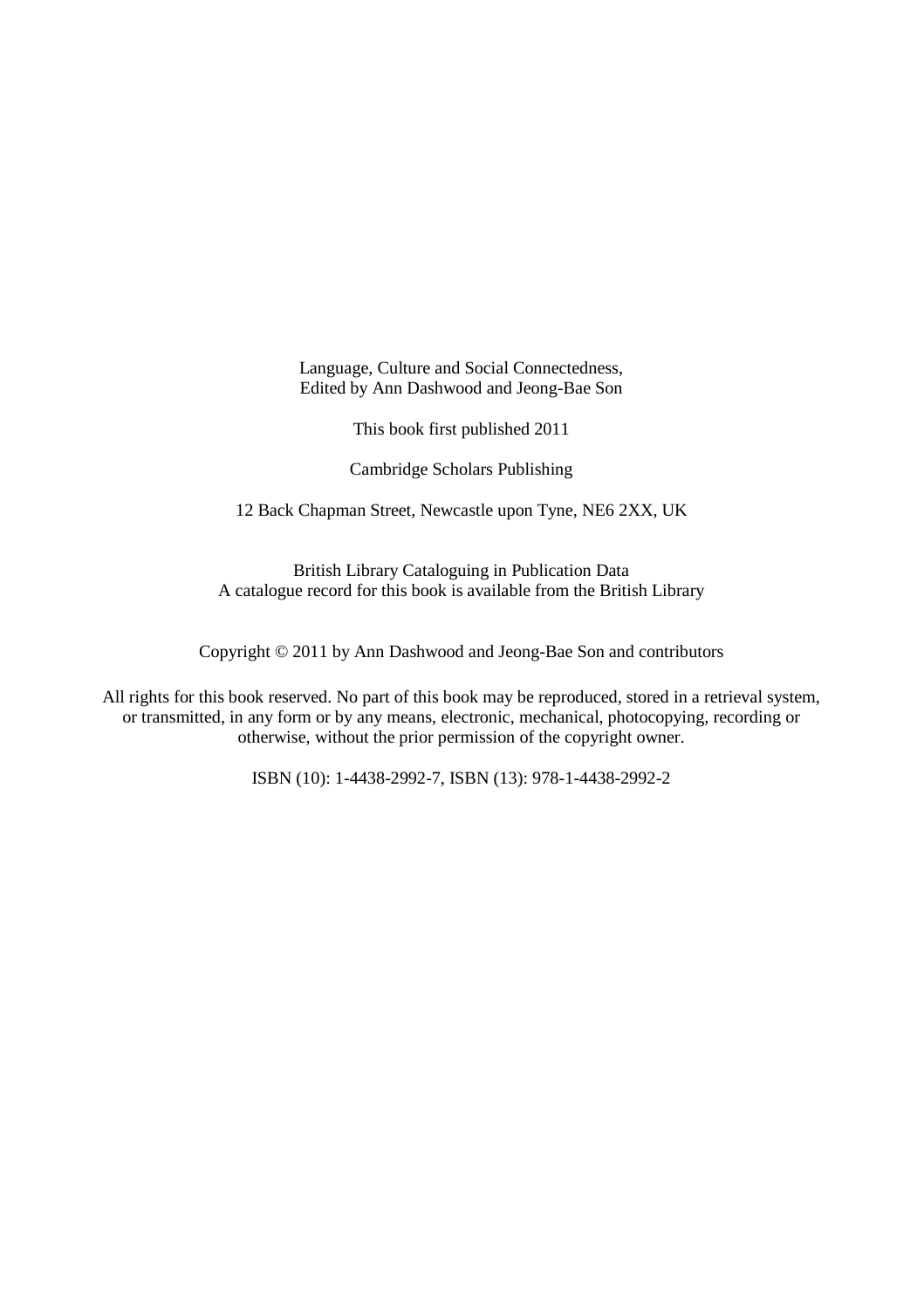# TABLE OF CONTENTS

| Language, Culture and Social Connectedness in our Diverse Landscape:<br>Connecting Students and Staff through Principles of Pedagogy<br>in Higher Education<br>Ann Dashwood and Jill Lawrence    |
|--------------------------------------------------------------------------------------------------------------------------------------------------------------------------------------------------|
| Indigenous Language Landscapes, Social Connectedness and Classroom<br>Practice in Australia<br>Gina Curró and Robin McTaggart                                                                    |
| Language Difficulties and Cultural Challenges of International Students<br>in an Australian University Preparation Program<br>Sang-Soon Park and Jeong-Bae Son                                   |
| Learning English in an English Speaking World: Examining Opportunities<br>for Intercultural Understanding through Representations of Identities<br>in English Language Textbooks<br>Emma Caukill |
| 'It's becoming a problem': A Saudi Husband's Thoughts on his Wife<br>Covering Herself in Australia<br>Warren Midgley                                                                             |
| Connected Learning: What Do our Widening Social Networks Mean<br>for the Future of Learning?<br>Peter Albion                                                                                     |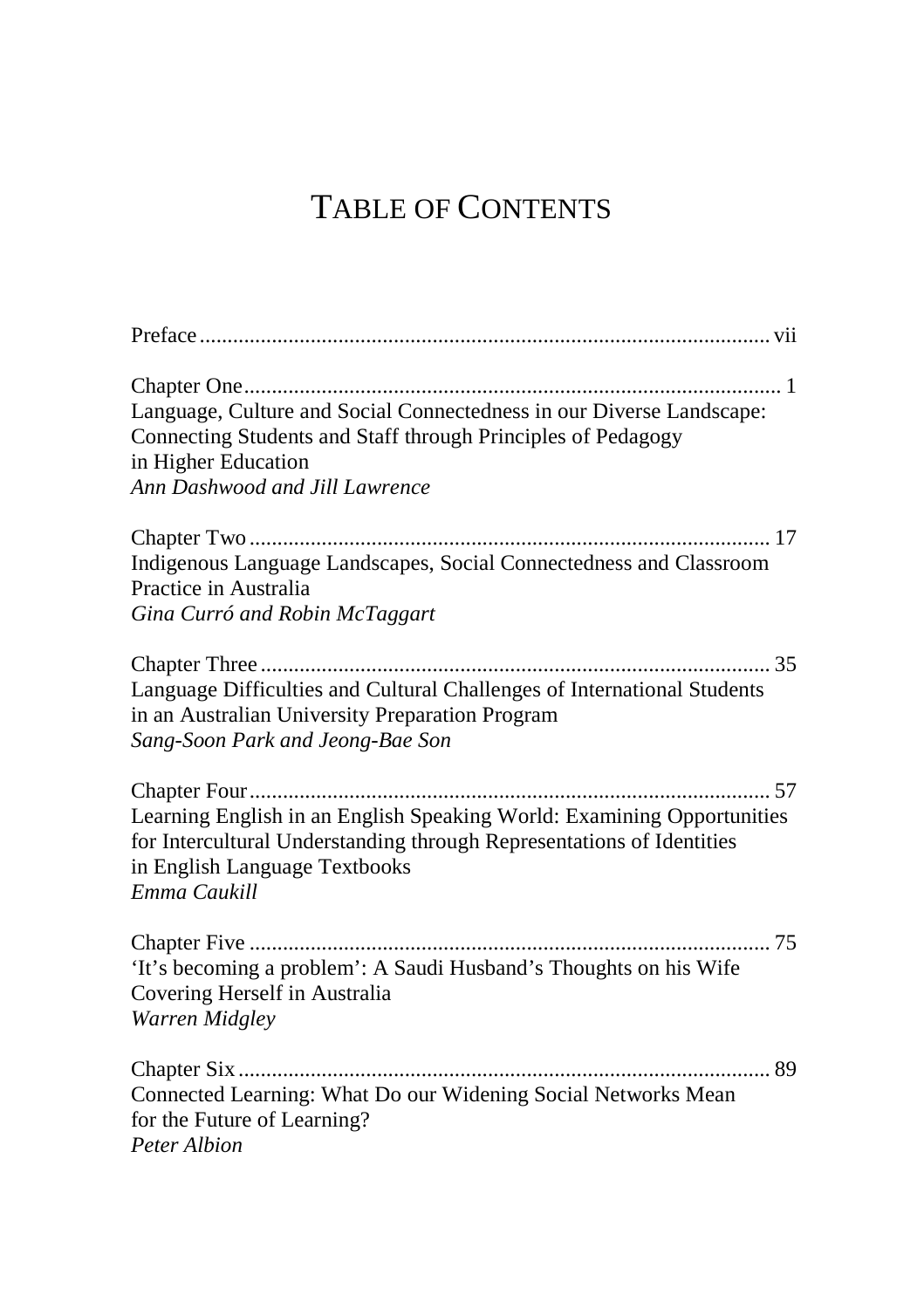#### vi Table of Contents

| Creating Connections: Understanding the Importance of a Relational                                         |
|------------------------------------------------------------------------------------------------------------|
| Pedagogy in the Transnational Teaching and Learning Space                                                  |
| Karen Noble and Nita Temmerman                                                                             |
| "Now my hope is clear for building my future": How Two Young<br><b>Refugees Build Social Connectedness</b> |
| Kerry Taylor-Leech                                                                                         |
| Walking to Freedom: Doing Justice to Displacement<br><b>Wendy Richards</b>                                 |
|                                                                                                            |
|                                                                                                            |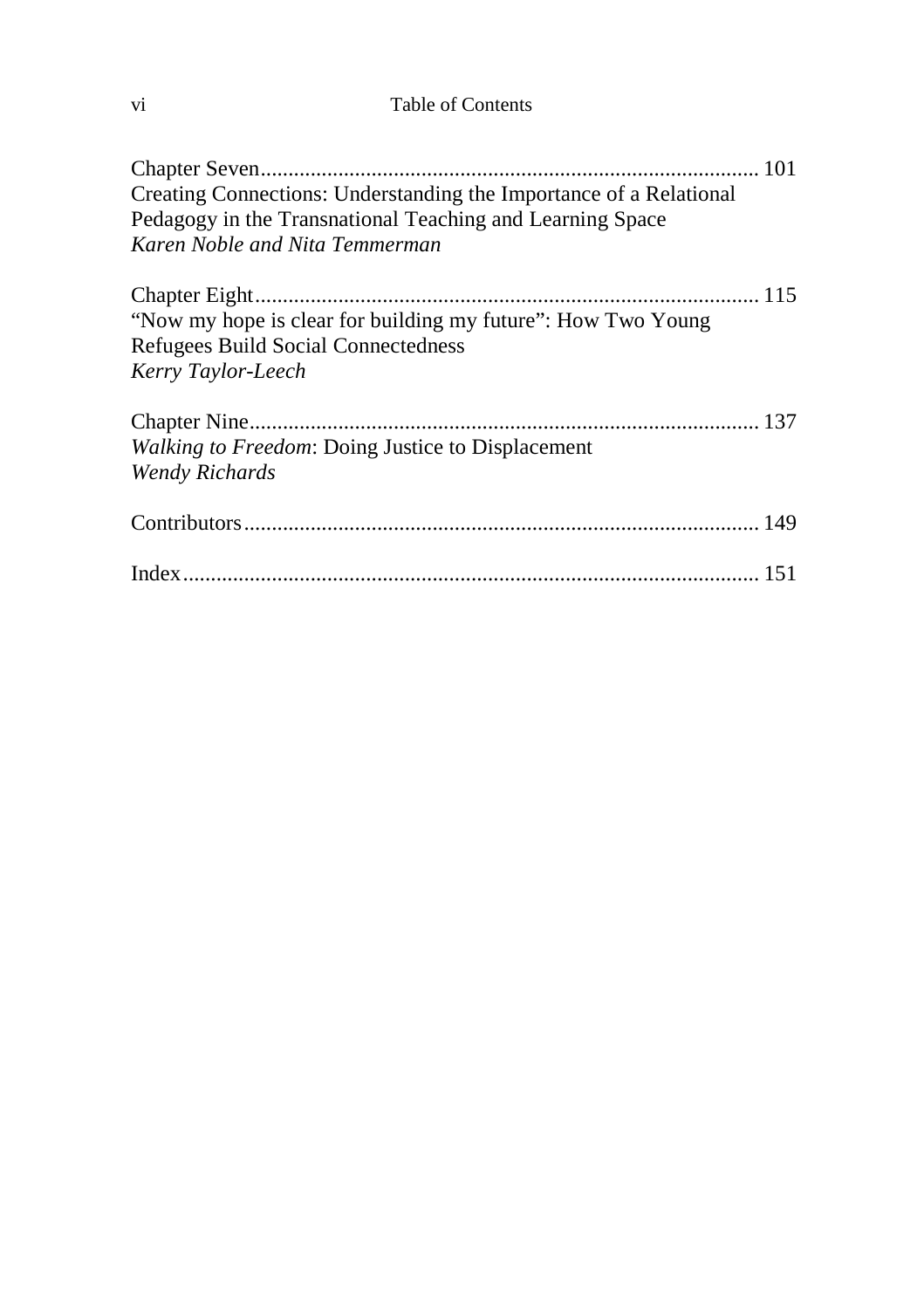# PREFACE

Diverse interest in language, pedagogy, identity and community has found expression through online interaction, networking and connectedness in the discourses captured in this book, *Language, Culture and Social Connectedness.* Issues surrounding language use in spoken, written and multimedia forms and in sociocultural responses, indigenous knowledges and ethnic perspectives are expanding in the 2010's, with consequential transnational implications for pedagogy in higher education. Language education is no longer oriented towards grammar, memorization and learning by rote, but rather using language and cultural knowledge as a means to communicate and connect to others around the globe. Geographical and physical boundaries are being transcended by technology as students learn to reach out to the world around them.

Embedded so closely in the way we live, and see the world, knowing how language works and understanding its influence on who we are a human beings with intelligence, with needs and wants, to share joys and jokes to play and be serious, all parts of our culture are wedded to the language and how we speak, read, write and listen. In particular, language learning can provide opportunities for learners to explore the ways in which language and culture interrelate and the consequences of this interrelationship for communicating with others. One of the roles which effective language learners need to develop is the ability to be intercultural mediators – people who can interpret the values, attitudes and practices of people from other linguistic and cultural backgrounds for themselves and for others.

Language is one of the most important forms of social capital in the modern world, and improving language skills is an urgent issue of social justice and one of the most effective forms of equalising opportunities. Migrants from non English-speaking backgrounds who come to Australia, for example the Sudanese refugee population of Toowoomba, are in urgent need of skilled, committed and pedagogically-sound help with their English. Without such help, a whole generation of Australian society will be denied opportunities, not just opportunities for individual betterment but opportunities for making the most of their citizenship and contribution to our nation.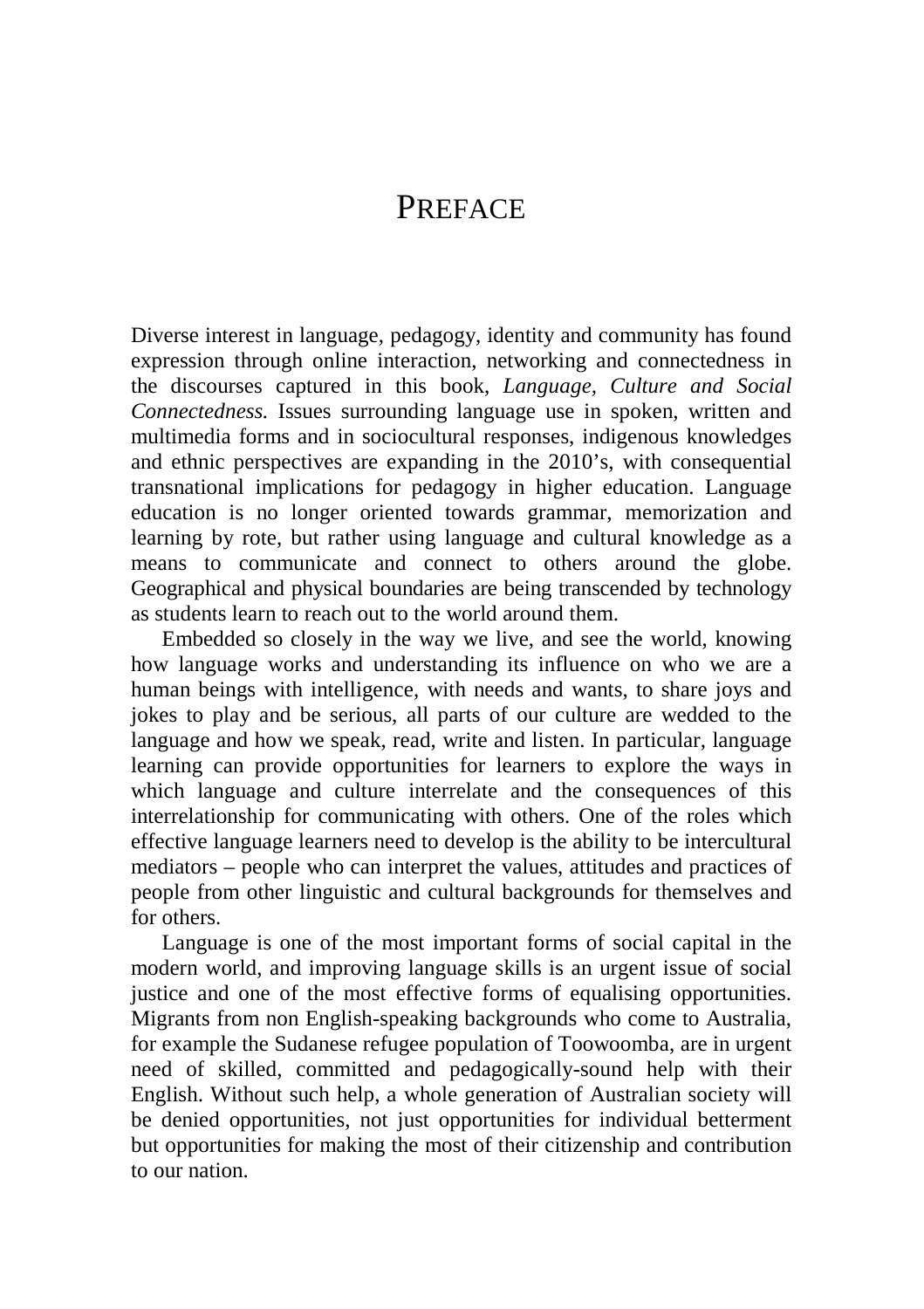#### viii Preface

This book explores some of the intricate relationships between language, culture and social connectedness in our diverse local and transnational communities. In a period of challenge in our history, there are tensions that connect and others that tend to disconnect endeavours across the social landscape. Connectedness includes relationships both formal and informal and the benefits those relationships bring to the individual as well as to society. Social connectedness describes the level of engagement and trust an individual has with others in their community and the roles they take on, their friendships and participation in different activities. People who feel socially connected also contribute towards building communities and society. They help to create "social capital" as networks that promote effective social functions.

The book presents nine chapters peer reviewed by independent experts in the fields of education, educational technology and applied linguistics. Chapter 1 illustrates how best practice principles of scholarship and engagement are cornerstones of transnational pedagogy which academics develop by means of creative partnerships with their students through interactive exchanges of knowledge. It argues that both principles strengthen the effectiveness of curriculum design and learning outcomes in university. Chapter 2 addresses the issue of the belated realisation by educators that many Indigenous Australian students speak very little standard Australian English outside classrooms. It points out that children hear a variety of languages in many different contexts and the language landscape is rapidly changing in indigenous settings, especially in remote communities. Chapter 3 illustrates how a university preparation program is enabling non-English speaking background international students to deal with their problems of academic and sociocultural adjustment to Australian university life. It demonstrates how it would be meaningful for a host institution to look into students' English language learning experiences and provide quality programs which respond to their practical demands.

Chapter 4 proposes an orientation of cultural diversity in English language teaching textbook design. It promotes opportunities for intercultural awareness in textbooks and acknowledgment of the global contexts in which English is now used to ensure a level of intercultural understanding and connectedness. Chapter 5 looks into cross-cultural experiences of Saudi Arabian women in Australia and proposes an authoritative discourse analytical framework as a means of analysing perceived cross-cultural conflict. It points out that the Australian cultural response to women wearing a head scarf contradicts the Arabic expectation with individual sensitivities not readily reconciled in the new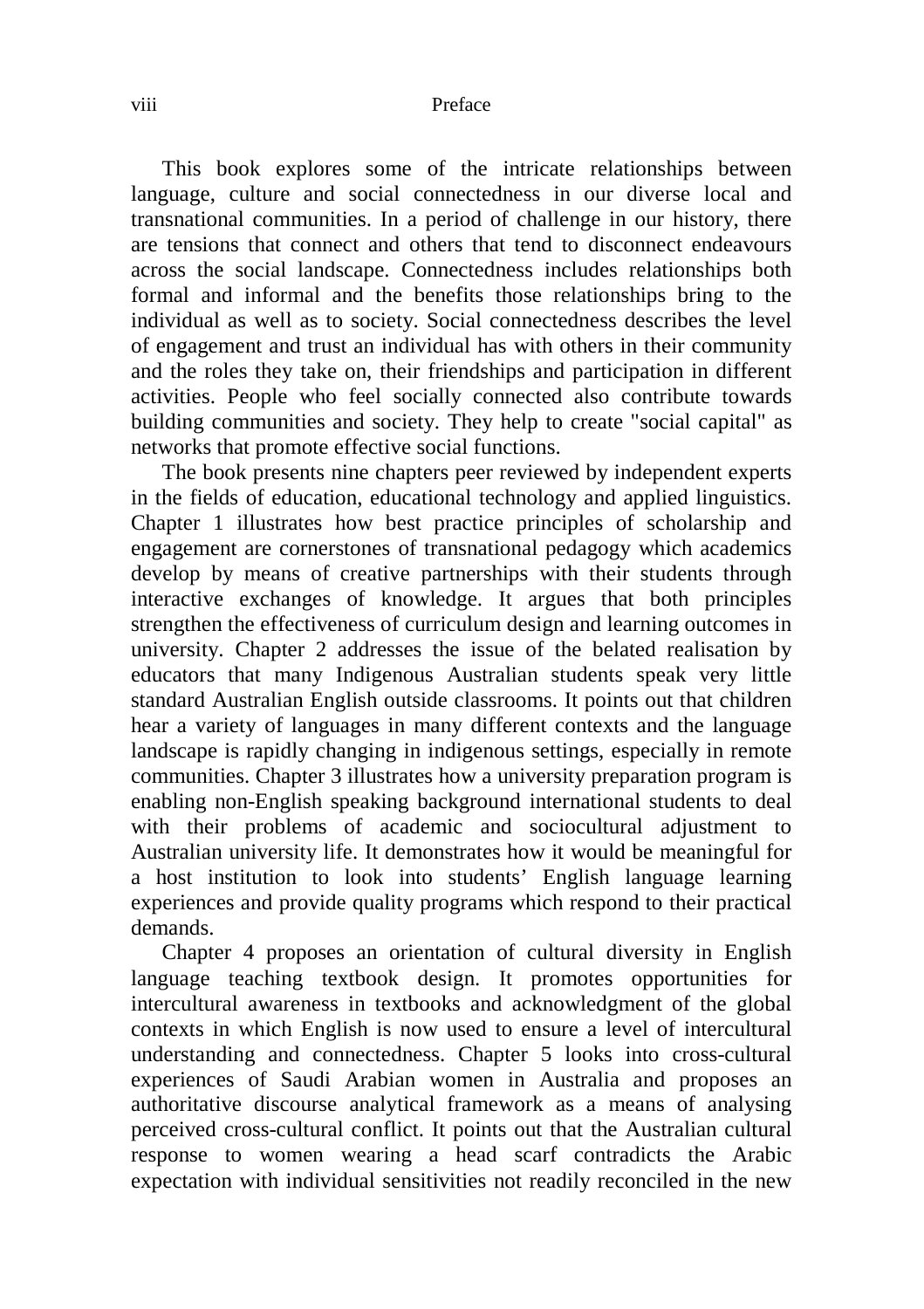culture. Chapter 6 poses the challenges for teachers of connectedness and constructivism. It highlights that the capacity to learn through social connections has changed with modern information and communication technology and learning is being viewed as knowledge constructed by an individual from personal and shared experience.

Chapter 7 explores how virtual university teaching and learning contexts via the Internet of a regional university's education faculty enabled students and teachers to traverse the geographical borders of Australia and Malaysia. It demonstrates that critical reflection and explicit understanding of the co-creation of the cross-cultural teaching and learning space are key elements in establishing and maintaining social connectedness among staff in a transnational partnership. Chapter 8 uses the notion of "in-betweenness" to interpret the experience of two refugee men coming to terms with the past, through their narratives, adjusting to a new culture, learning a new language and making sense of their lives in their new country. It highlights the role of literacy practices that take place outside educational settings as informing teaching in formal settings as they progress towards oral and literate proficiency in English. Finally, Chapter 9 chronicles the lives of a group of young Sudanese men and women from childhood village life, the carnage of civil war, thousandmile treks into Ethiopia, Kenya and Uganda seeking refuge in displaced persons camps. It tells of the intersection of Western literary culture, storytelling conventions and book production processes.

Overall, this refereed volume provides a unique opportunity to gain insights into the interrelationship among language, culture and social connectedness in our diverse landscape. To this end, we would like to thank the authors of the chapters for their collaboration and cooperation. We are also grateful for the reviewers of the manuscripts submitted to us: Peter Albion, Jon Austin, Michael Berthold, David Bull, Emma Caukill, Pauline Collins, Gina Curró, Tim Dalby, Aniko Hatóss, Andrew Hickey, Olga Kozar, Jill Lawrence, Marian Lewis, Peter McIlveen, Robin McTaggart, Warren Midgley, Karen Noble, Sang-Soon Park, Robyn Pigozzo, Wendy Richards, Clare Robinson, Kerry Taylor-Leech and John Williams-Mozley. In addition, we thank Adam McAuley-Jones for his editorial assistance.

> Ann Dashwood Jeong-Bae Son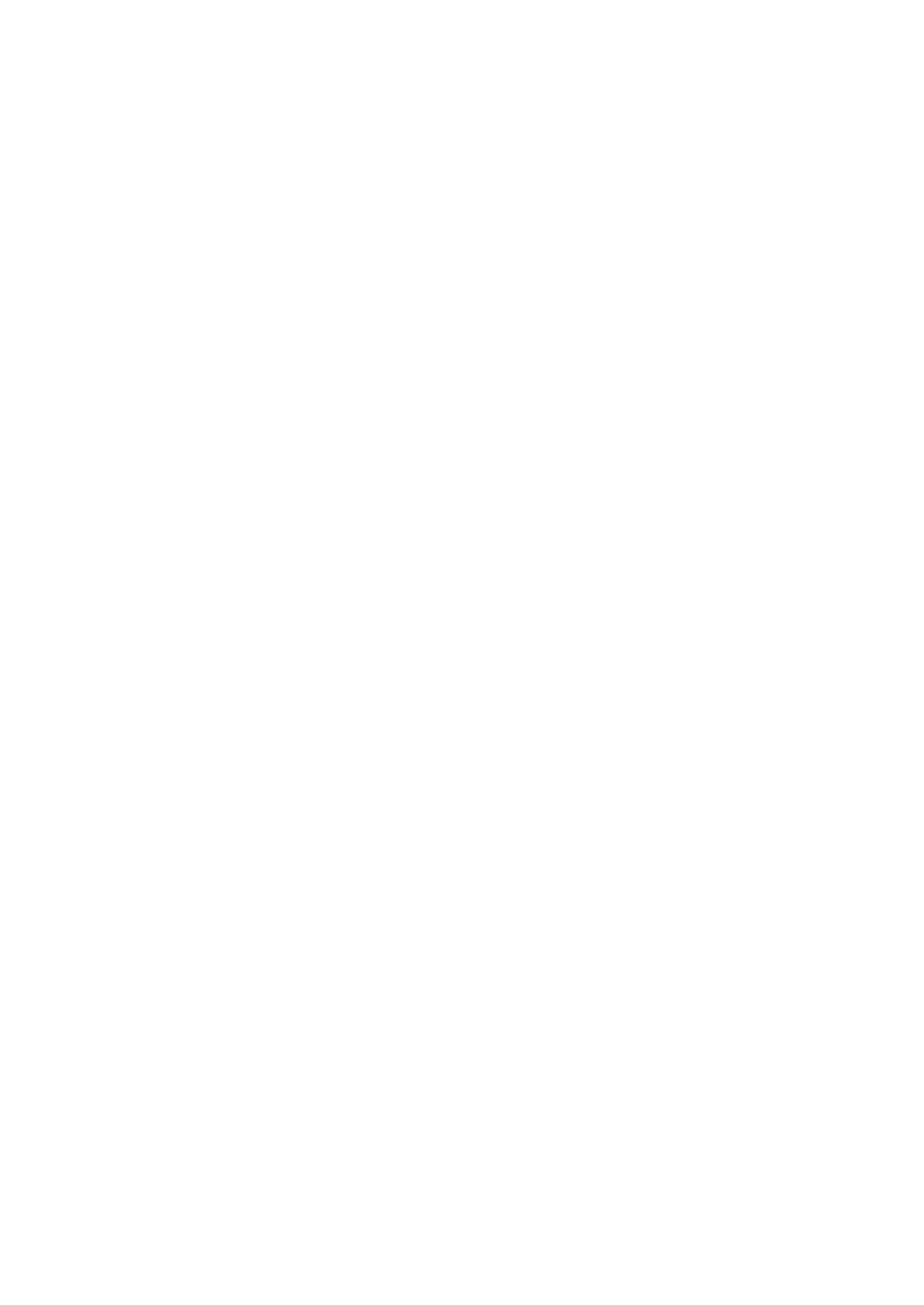### CHAPTER ONE

# LANGUAGE, CULTURE AND SOCIAL CONNECTEDNESS IN OUR DIVERSE LANDSCAPE: CONNECTING STUDENTS AND STAFF THROUGH PRINCIPLES OF PEDAGOGY IN HIGHER EDUCATION

# ANN DASHWOOD AND JILL LAWRENCE

#### **Abstract**

Social connectedness is pivotal to staff and their students for effective learning to take place. A longitudinal research project conducted at USQ developed a pedagogy to foster effective learning which evolved from transnational to best practice. It is based on five strategic principles: sustainability, flexibility, context (diversity), engagement and scholarship. This paper explores two of those principles, scholarship and engagement, which we argue foster social connectedness in the higher education context. For the purposes of the study, scholarship means respect for the integrity of diverse learning and teaching styles on the part of students and staff. Engagement means collaboration: teachers to learners, students to students, working creatively in partnerships through participation in interactive exchanges of knowledge. The paper argues that the staff's consideration of both principles strengthened the effectiveness of curriculum design and the learning outcomes of students.

**Keywords:** Student engagement, authentic pedagogy, scholarship, social connectedness, best practice, higher education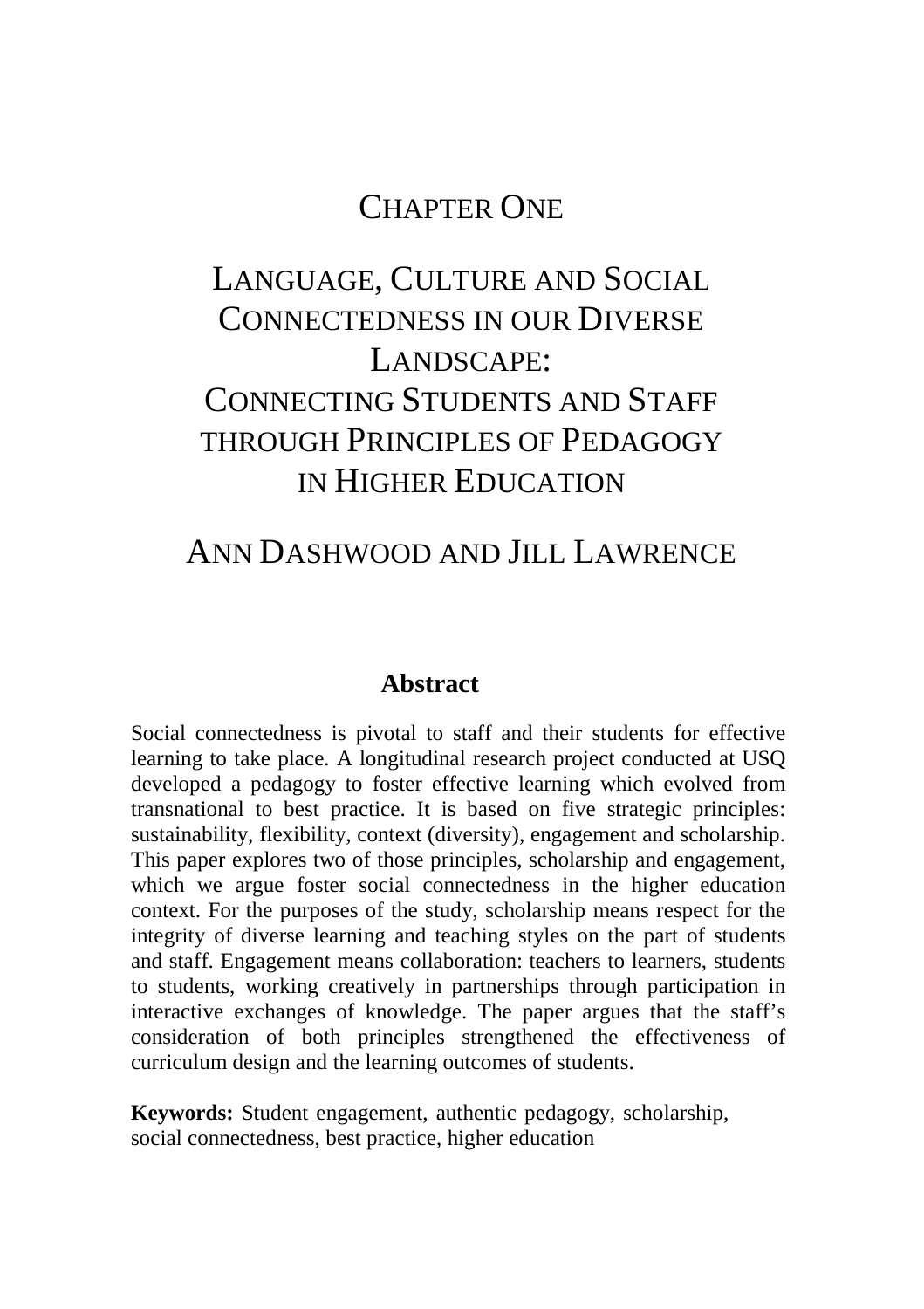#### **Introduction**

This paper argues that social connectedness is a key strategy in assisting staff and their students to engage in effective learning and teaching. In particular, the paper explores the connections that students make with other students and staff in the academic context. As evidence data used were collected in a longitudinal research project at USQ. The project initiated in its first phase in 2005 developed pedagogy to foster effective transnational learning. The pedagogy is based on five strategic principles: sustainability, flexibility, context (diversity), engagement and scholarship. In 2007, the "transnational" pedagogy evolved into 'best practice' pedagogy; however the five principles remained pivotal. In its second phase, staff and student surveys (Burton et al., 2007) were conducted to test the pedagogy.

We explore two of the principles, engagement and scholarship, from the staff perspective, to ascertain how the principles are perceived to contribute to social connectedness. Social connectedness describes the relationship that individuals experience with others through their engagement with them. It engenders a sense of being connected socially, at work and in the community, through the roles take on and participation.

The paper first reviews the theoretical perspectives that underpin the study. The methodological approach is then explained before the results are discussed.

#### **Theoretical perspectives**

There is an international trend towards enhanced teaching and learning effectiveness in universities. For example, Sorcinelli and Austin (2006, cited in Crowther & Burton 2007) cited Senge's (1990) concept of a "learning organization". The most effective institutions for the future are those "that approach educational development as collaborative, community work" (Sorenson, 2006, p. 21) and are engaged in authentic teaching (Newmann, Secada, & Wehlage, 1995). Holland (2005) claimed that *engaged scholarship with engaged teaching and learning* was "to be a force for institutional change and diversity" (p.12). There are also calls for universities to recognise plans to convert a "real world learning" vision into authentic student experiences (Young 2006, as cited in Crowther & Burton, 2007):

We are turning the traditional learning model around. We will be delivering a practical problem for all students to start their studies with and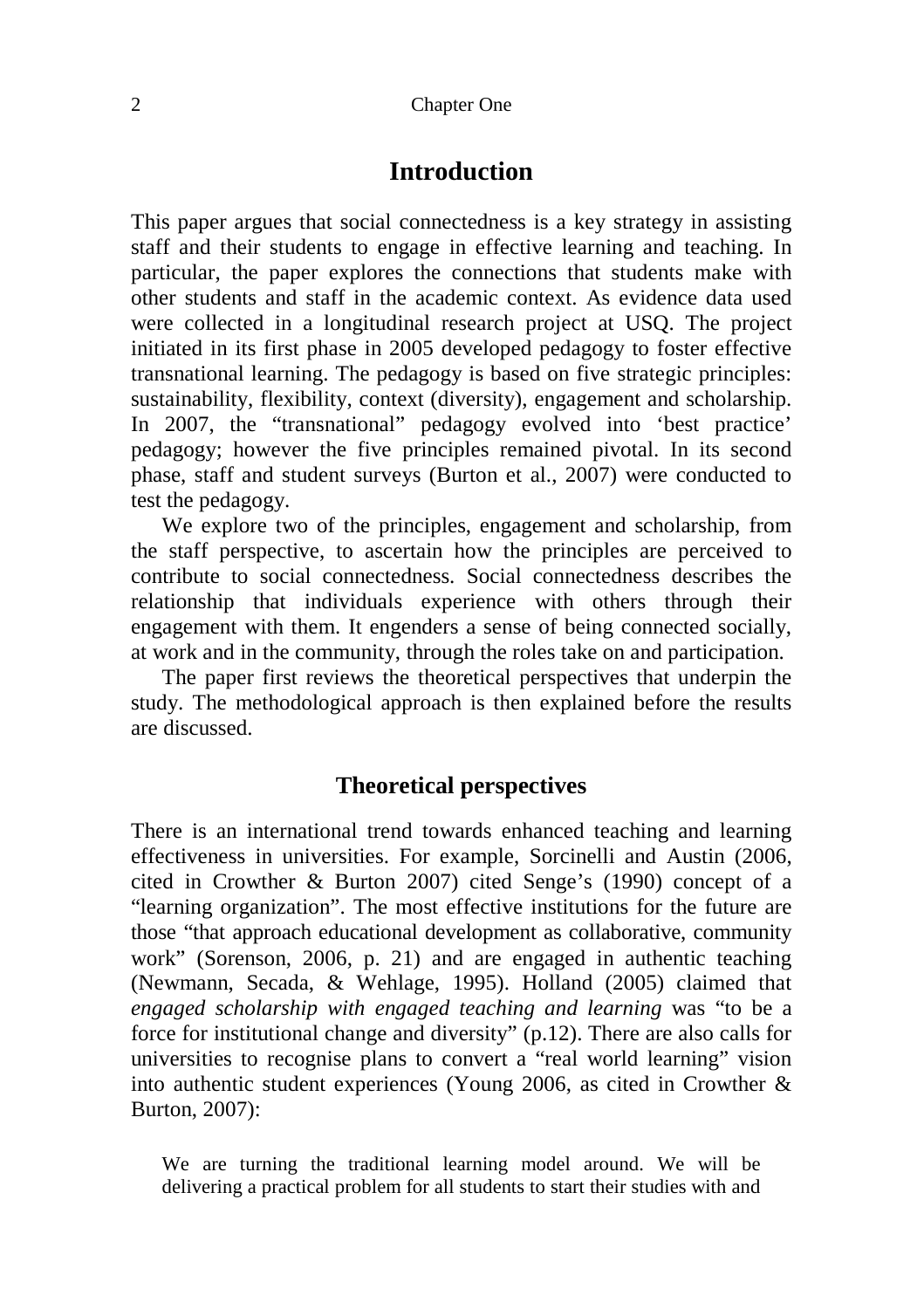through which students learn all their theoretical knowledge. So you engage students – they learn by doing things rather than being told things (p. 6).

#### **Scholarship Principle**

The study recognized the Scholarship Principle as respecting diverse learning and teaching styles and upholding excellence and integrity of scholarship across USQ disciplines (Dashwood et al, 2008). The academics indicated that they were aware of how they fostered the achievement of meaning-making among their learners in a similar way that Boyer (1990) articulated in "Scholarship reconsidered"*.* Boyer identified four areas of academic work: discovery, integration (making connections across the disciplines and placing specialties in a larger context), application and teaching.

Scholarship of teaching in a global sense involves staff engaging with research into teaching and learning. Critical reflection on professional practice at personal and collegial levels involves communicating in depth within discipline-specific contexts (Healey, 2000). In Australia, Trigwell, Martin, Benjamin and Prosser (1999) commented that scholarly teaching and learning are the core business of all our universities. This scholarly teaching perspective is discipline-specific, reflective, inquisitorial, responsive, and communicative (Trigwell et al., 1999) and is often viewed as the basis of most models of scholarly teaching. Through their ability to communicate the pedagogy of their discipline, academics are involved in creating opportunities for students to make scholarly connections for students in their engagement with the academic workplace. The practice and/or application of the discipline is reflected in the learning activities set for students. Discipline-based activity is reflected in curriculum documentation, in classroom materials and resources, and through writings that contribute to the discipline.

#### **Engagement Principle**

Student engagement in higher education encompasses recent phenomena such as 'disengagement' (Kuh, 2007) and 'negotiated engagement' (McInnis, 2003). A further research strand links student engagement with transition and retention (Tinto, 2005; Yorke, 2000), wherein *engagement* is vital because "the more time and energy *students* devote to desired activities, the more likely they are to develop the habits of the mind that are key to success" (Kuh, 2007, p. 3). Other research notes the importance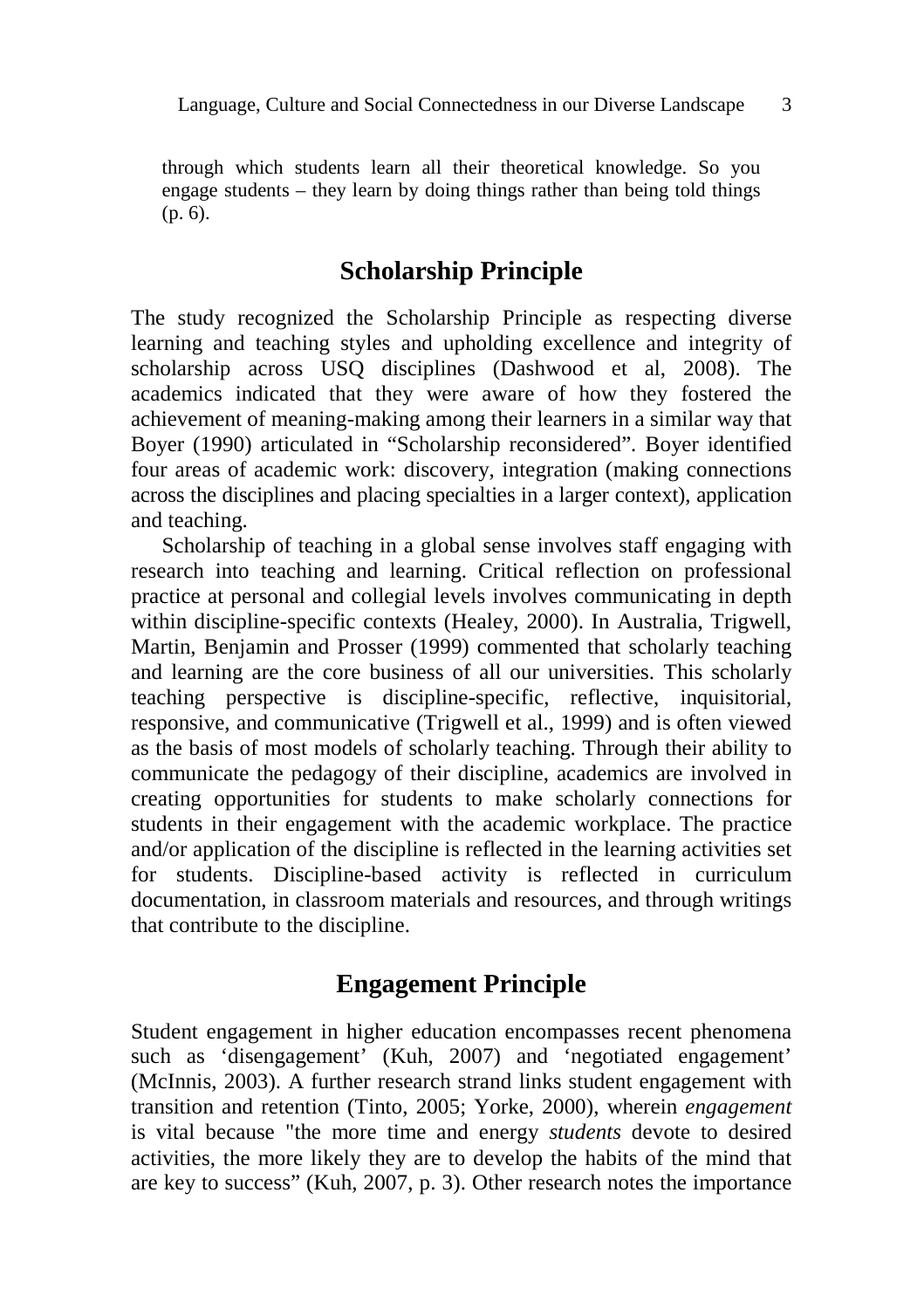of academic engagement in curriculum design and delivery as more students work in paid employment (see McInnis, 2003), and have less time to develop social connectedness outside the classroom.

There are also projects analysing explicit engagement practices. In Australia there is the Australasian Survey of Student Engagement (*AUSSE*) (ACER, 2008). The AUSSE was conducted for the first time in 2007 with 25 universities. It builds on the *National Survey of Student Engagement* (NSSE) in the United States. The AUSSE defines student engagement as students' involvement with activities and conditions likely to generate high-quality learning. It includes a wide range of academic and non-academic interactions that students have with the university. A key assumption is that learning is influenced by how an individual participates in educationally purposeful activities, and how the student is connected socially to the academic program's goals. While students are seen to be responsible for constructing their knowledge, learning is also seen to depend on institutions and staff generating conditions that stimulate student involvement (ACER, 2008).

#### **Methodology**

A mixed method approach was used for both surveys. In this paper the qualitative data from the staff perspective are reviewed.

#### **Instrument: staff and student surveys**

The staff and student surveys mirrored each other. For example the 53 item student survey was developed to measure students' perspectives of the five transnational education principles thought to underpin best practice in learning and teaching (Dashwood et al, 2007).

The staff survey was similar in format and structure. The survey was comprised of 49 items: five items exploring participants' demographics (e.g., location, languages spoken, teaching experience and age), and the 44 questions (as outlined above) measuring the five principles. 29 items elicited quantitative responses and 15 qualitative responses. The staff survey had a teaching focus. For example, the sustainability section asked staff "Can you identify a course in which you referred to ethical practice and sustainable futures to help students consider the impact of those issues on their professional practice? If Yes - Please describe how this was achieved or No - Please provide a comment".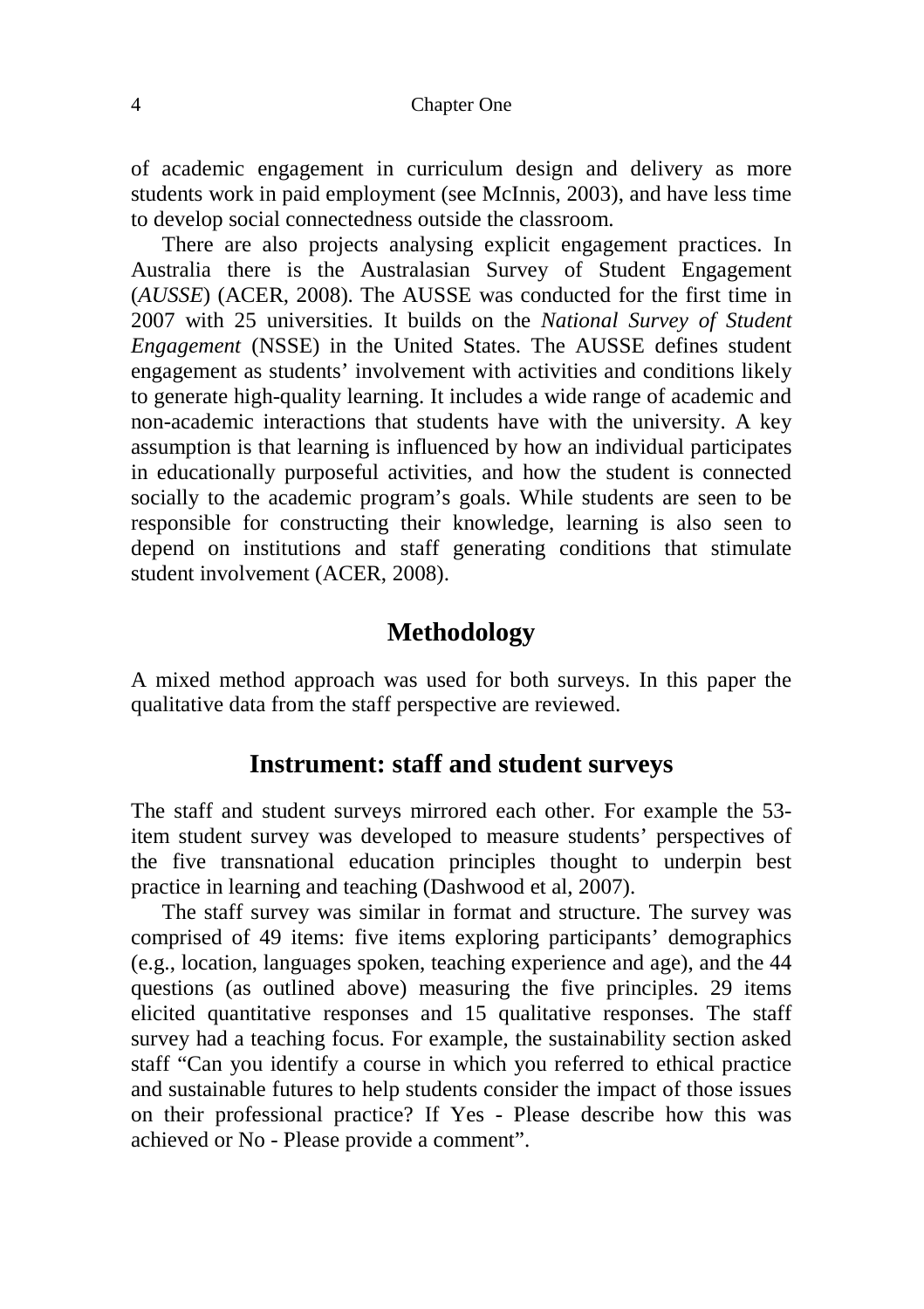#### **Procedure**

The staff survey was distributed online via a secure USQ website in February 2008. Staff were sent separate invitations to participate and to complete the survey online. No incentives were offered for participation. Data from the survey were collated electronically and scored and analysed using the Statistical Package for Social Scientists (SPSS – standard version 16.0). Qualitative data from the survey were collated electronically in Microsoft Excel sheets and analysed using categorized qualitative responses.

#### **Participants**

A total of 55 USQ academic staff completed the online staff survey from 469 full time and part time staff: a response rate of 11.72%.

#### **Discussion**

#### **Scholarship**

Staff reflected on their teaching and identified examples of the principle of scholarship in their response to the question: "Can you identify a course that contributes to your understanding of issues related to scholarship?" From their independent written responses on the questionnaire, nine categories emerged. Table 1 shows the frequency of reported instances that staff noted in relation to scholarship.

As Table 1 shows, 26% of the staff comments highlighted learning styles as a main contributor to scholarship. The authors recognize that the definition of scholarship in the survey did prioritize learning styles and that this narrow definition may constitute a limitation of the study. Assessment (22%) and organization (15%) were also perceived to be important features of their scholarship while teaching quality (10%) also rated highly.

The qualitative data explain how staff perceived the links between each of the features above and scholarship.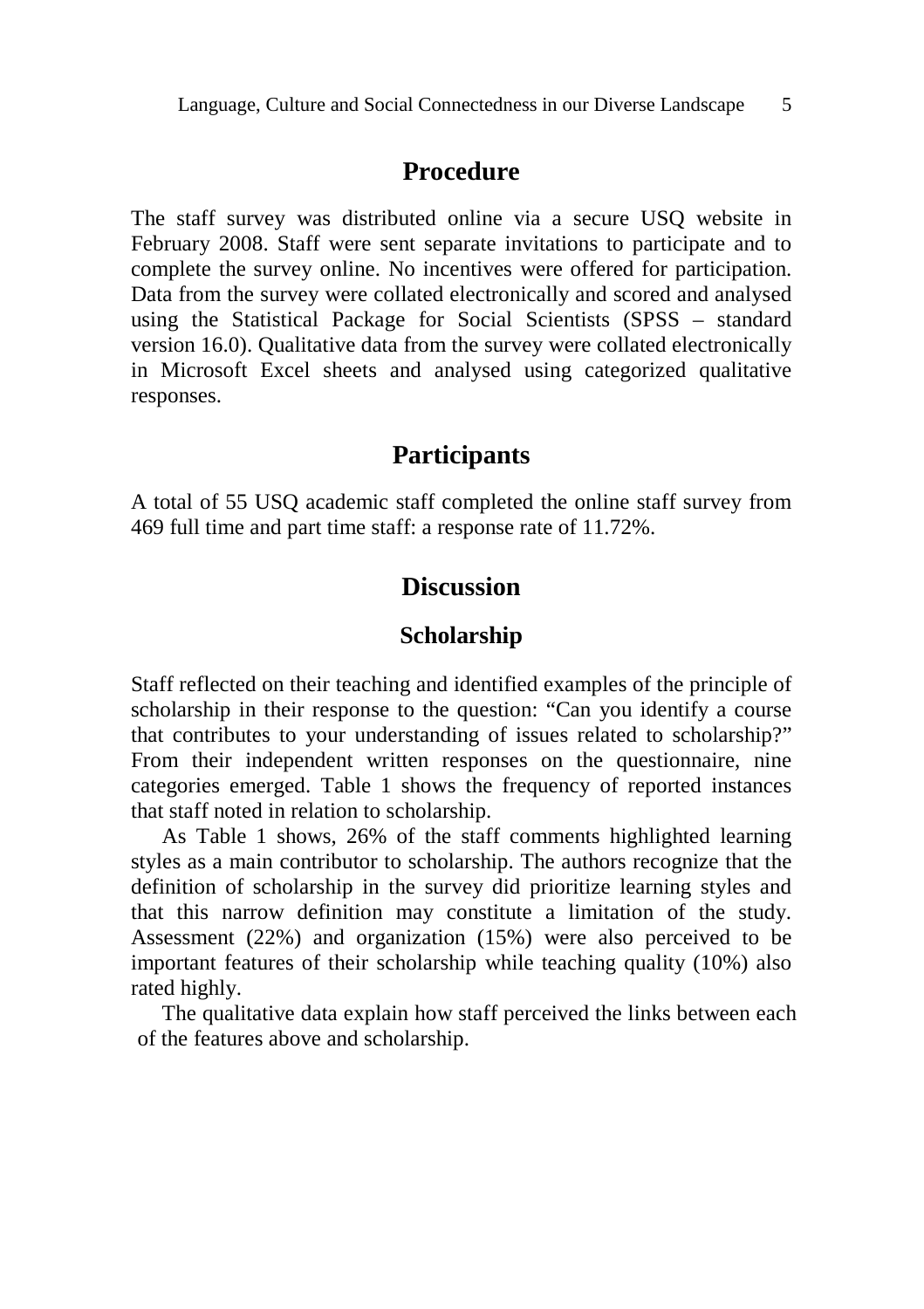| <b>Scholarship Category</b> | <b>Positive Instances</b> | $\frac{0}{0}$ |
|-----------------------------|---------------------------|---------------|
| Learning style              | 18                        | 26            |
| 2.<br>Assessment            | 15                        | 22            |
| Organisation<br>3.          | 10                        | 15            |
| Teaching quality            |                           | 10            |
| Other<br>5.                 |                           |               |
| Examples<br>6.              |                           | 6             |
| Materials                   |                           | 6             |
| Academic skills<br>8.       | 3                         |               |
| <b>ICT</b><br>9.            | 3                         |               |
| <b>Total Instances</b>      | 69                        |               |

**Table 1: Positive instances of categories of response to scholarship** 

#### **Learning style**

In terms of learning styles, prominent in the staff' thinking was the problematic contrast between their own approaches to learning and those of their students.

The interface between the academic and students' learning styles was perceived by staff to be scholarship. For example when designing activities, staff iterated that learners' needs were key factors:

*By teaching students individually, addressing each student's need for improvement* 

Other staff acknowledged the impact of learning styles and used the medium of technology to connect students to their learning community:

*By teaching students individually and addressing their needs for improvement means I tailor activities to suit even taking into account learning styles for those kinaesthetic and extrovert learners as distinct from the visual read and write learners who learn from modelling and those who do not attend lectures and prefer me to 'breeze' the class.* 

#### **Assessment**

Assessment also drew on principles of scholarship in which assignments incorporating oral and on-line tasks were prepared. In some instances computer managed assessments (CMAs) were used to help students to focus and keep on task. Academics aimed for diversity in the types of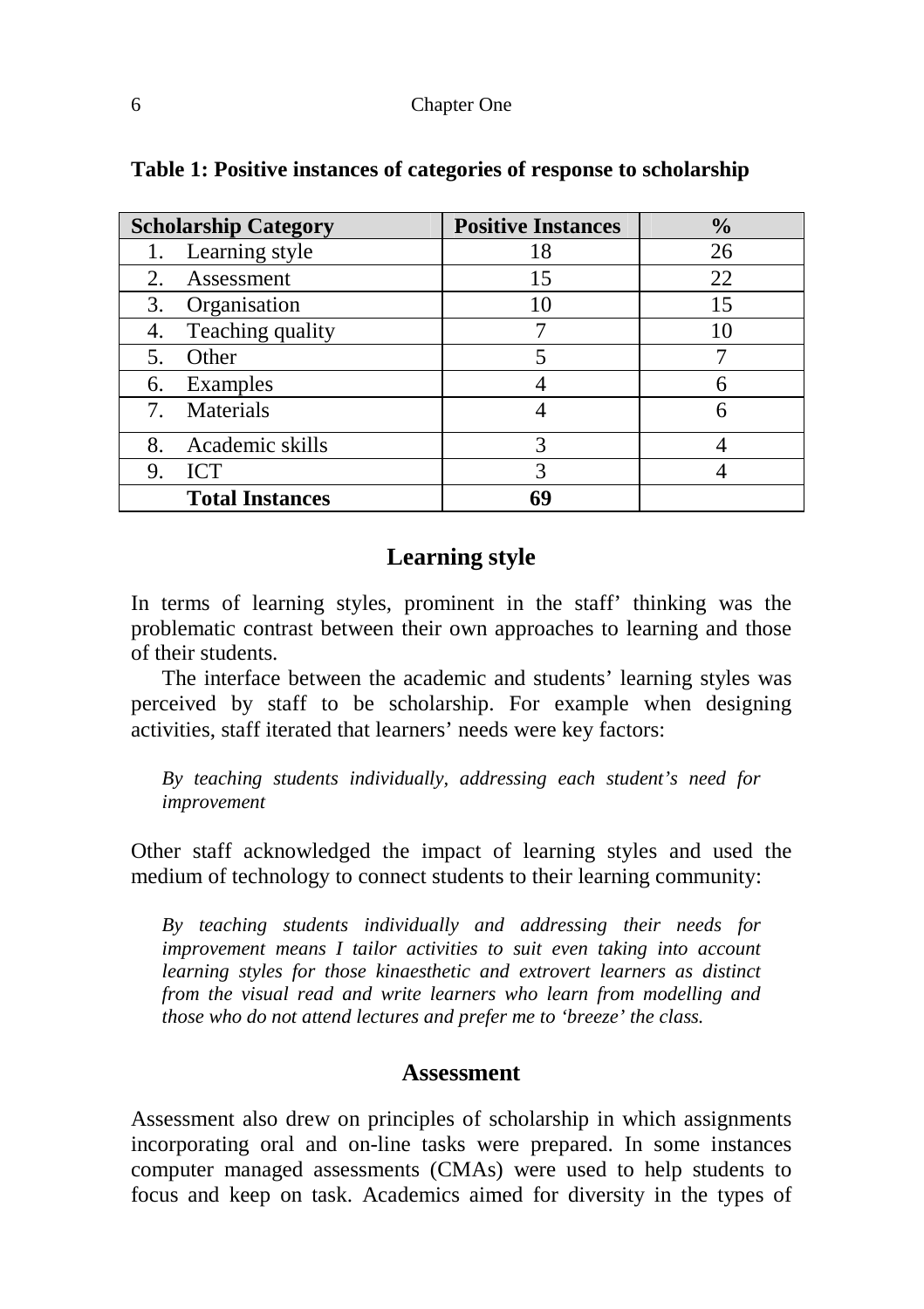assessment, creating opportunities for students to prepare a proposal for each assignment, acknowledging their preferred conditions to undertake assessment and how it would be marked. Others provided the scaffolding for tasks and specific resources in a sequenced organization that provided variety and staged the skills needed to complete the assessment items in class and on the web. One reported:

*Specific tasks are needed to push students beyond content knowledge to critical reflection;* 

Academics demonstrated through the construction of assessment tasks that central to their scholarship were opportunities for students to connect to their disciplines in critical ways.

#### **Organisation**

Staff perceived that connecting to the content and each other in a range of organized ways provided the framework to learning. Interactive discussion was valued as a means of connecting content and of connecting students with each other and the lecturer. For courses offered in face-to-face mode on campus as well as by distance, a business lecturer's reported view of scholarship clearly indicated an active sense of making the social connections for his students with their learning community:

*Springfield intensive mode courses are very interactive and provide opportunities for discussion with and between external students.* 

Many others valued a "case study" approach and the practice of inviting speakers from the workplace and from industry into sessions. Where practicable, simulated settings substitute well for in-situ experience particularly in project management and clinical courses in which theory was applied explicitly to a task in a professional area. Teaching in a tutorial followed by strategic practice was a measure to staff of the effectiveness of their scholarship:

*Learning is a socio-cultural practice that requires students to be situated in particular contexts. Therefore the use of relevant authentic tasks is very important.*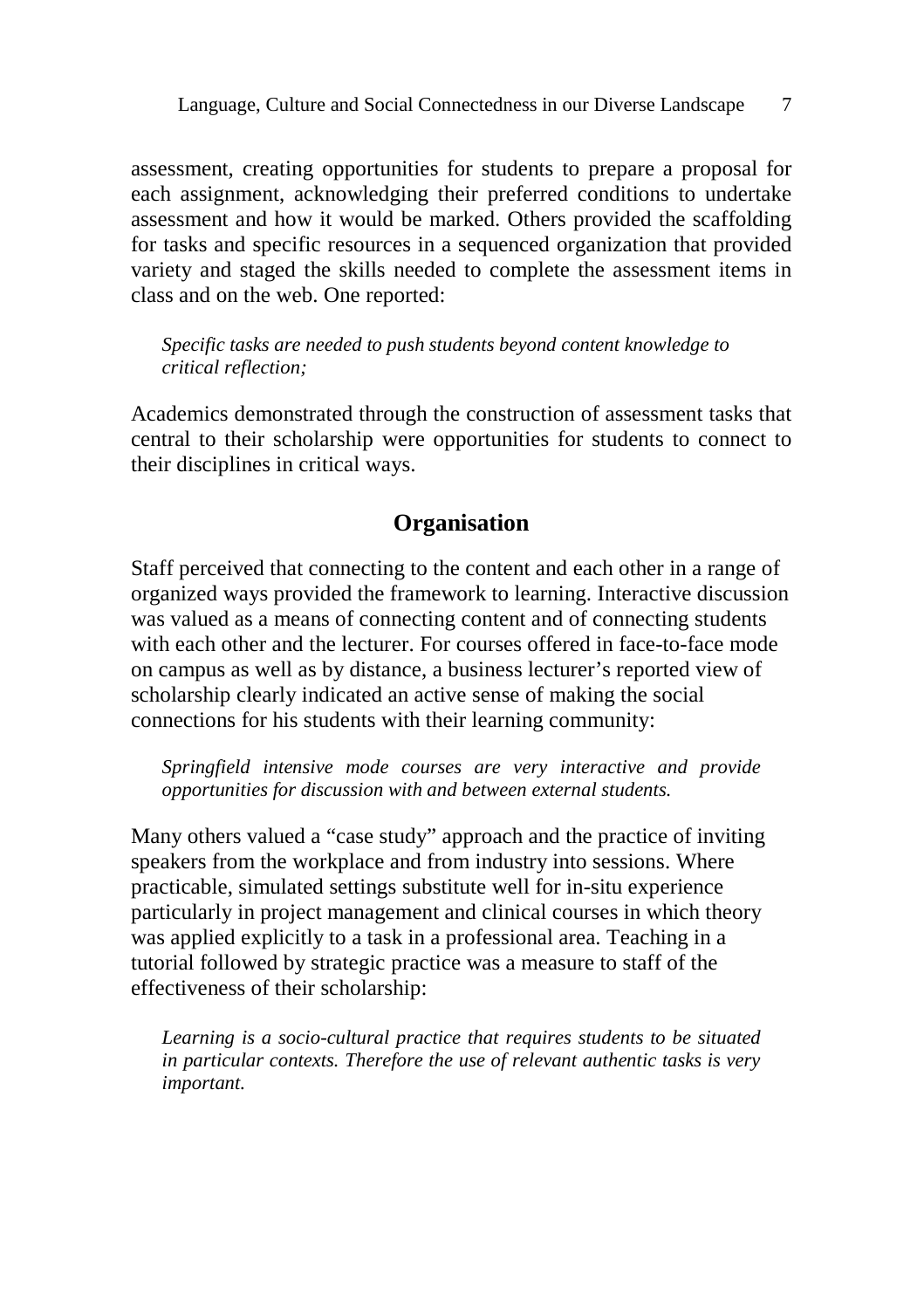#### **Teaching quality**

The quality of teaching was often subsumed in other traits. Lecturers need the confidence and social skills to create:

*Opportunities for students to approach a task in different ways,* 

In order for such high level of skills development to occur, students have to demonstrate they are socially connected so that in a course, they might:

*Reflect and share their progress to learn by doing, to collaborate.* 

#### **Engagement**

Staff identified examples of the principle of engagement in their response to the question: "Can you identify a course that contributes to your understanding of issues related to engagement?" From their independent written responses on the questionnaire, nine categories emerged. Prominent was the category of strategic organisation, with ICT and interaction/collaboration also recognized as contributing to engagement. Table 2 shows the frequency of reported positive instances that staff noted in relation to engagement.

| <b>Engagement Category</b>        | <b>Positive</b>  | $\frac{0}{0}$ |
|-----------------------------------|------------------|---------------|
|                                   | <b>Instances</b> |               |
| Strategic organization            | 24               | 32.5          |
| <b>ICT</b><br>2.                  | 11               | 15            |
| Interaction & collaboration<br>3. | 8                | 11            |
| Materials & resources             |                  | 9.5           |
| Professionalism<br>5.             |                  | 9.5           |
| Assessment<br>6.                  | 6                | 8             |
| Personal                          | 6                | 8             |
| Practicum<br>8.                   | 3                |               |
| Other<br>9.                       | $\mathfrak{D}$   | 2.5           |
| <b>Total Instances</b>            | 74               |               |

| Table 2: Positive instances of categories of response to engagement |  |  |  |  |
|---------------------------------------------------------------------|--|--|--|--|
|---------------------------------------------------------------------|--|--|--|--|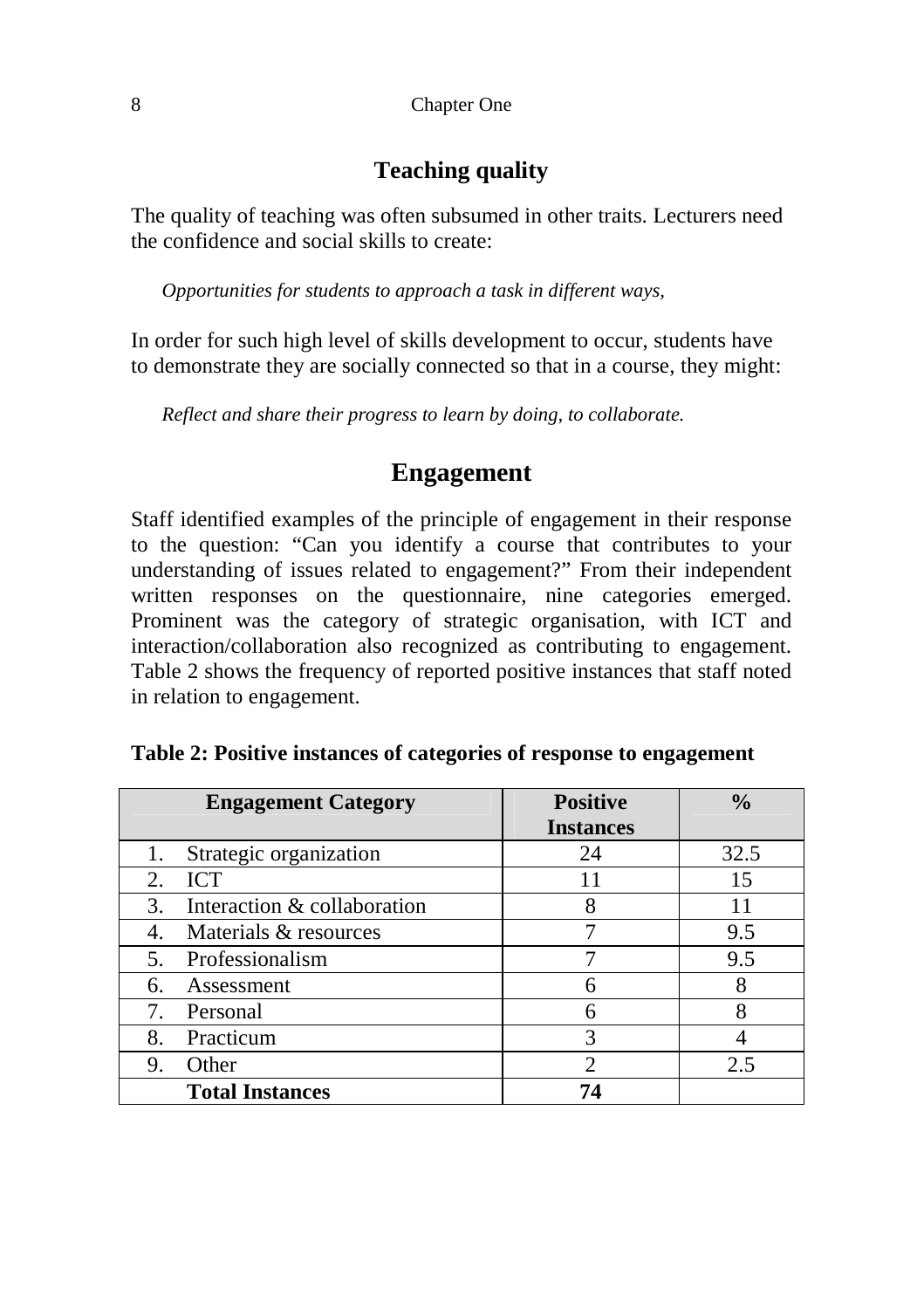#### **Strategic organization**

In terms of coding, strategic organization encompassed tutorials, team based activities, problem-solving, critiques, small classes, residential schools, group work, study groups, team work, forums, PowerPoint presentations, workshops, telephone tutorials and class debates. The data suggest that staff perceived that these activities and approaches contributed to student engagement. These collaborative and interactive curriculum choices reflect the literature that maintains that an involving pedagogy engages students and is itself a critical feature of quality curriculum. For example, Pascarella and Terenzini (2005, p. 646) record that:

With striking consistency, studies show that innovative, active, collaborative, and constructivist instructional approaches shape learning more powerfully, in some forms by substantial margins, than do conventional lecture-discussion and text-based approaches.

Certainly it was clear that collaboration was a priority for some staff:

*All work within the courses that I teach is structured around group participation and collaboration;* 

*My course was rewritten with this in mind , to focus students on activities rather than just a transmission/content heavy approach;* 

*All of the project management courses require students to engage with their learning and assessment in the context of their workplace and work colleagues.*

In many discipline areas staff not only reflected how they developed students' capabilities for social connection but also how they contextualised them to their specific discipline area.

In Literature:

*My course uses weekly activities that involve engagement with and critique of content in a collaborative environment (group work, in class knowledge exchange on Study Desk etc.) using problem solving tasks scaffolding of content and assessment including critique of secondary material.* 

In Public Relations:

*In public relations practice and techniques, I have set up the course where students work in groups and develop in parallel with course instruction on*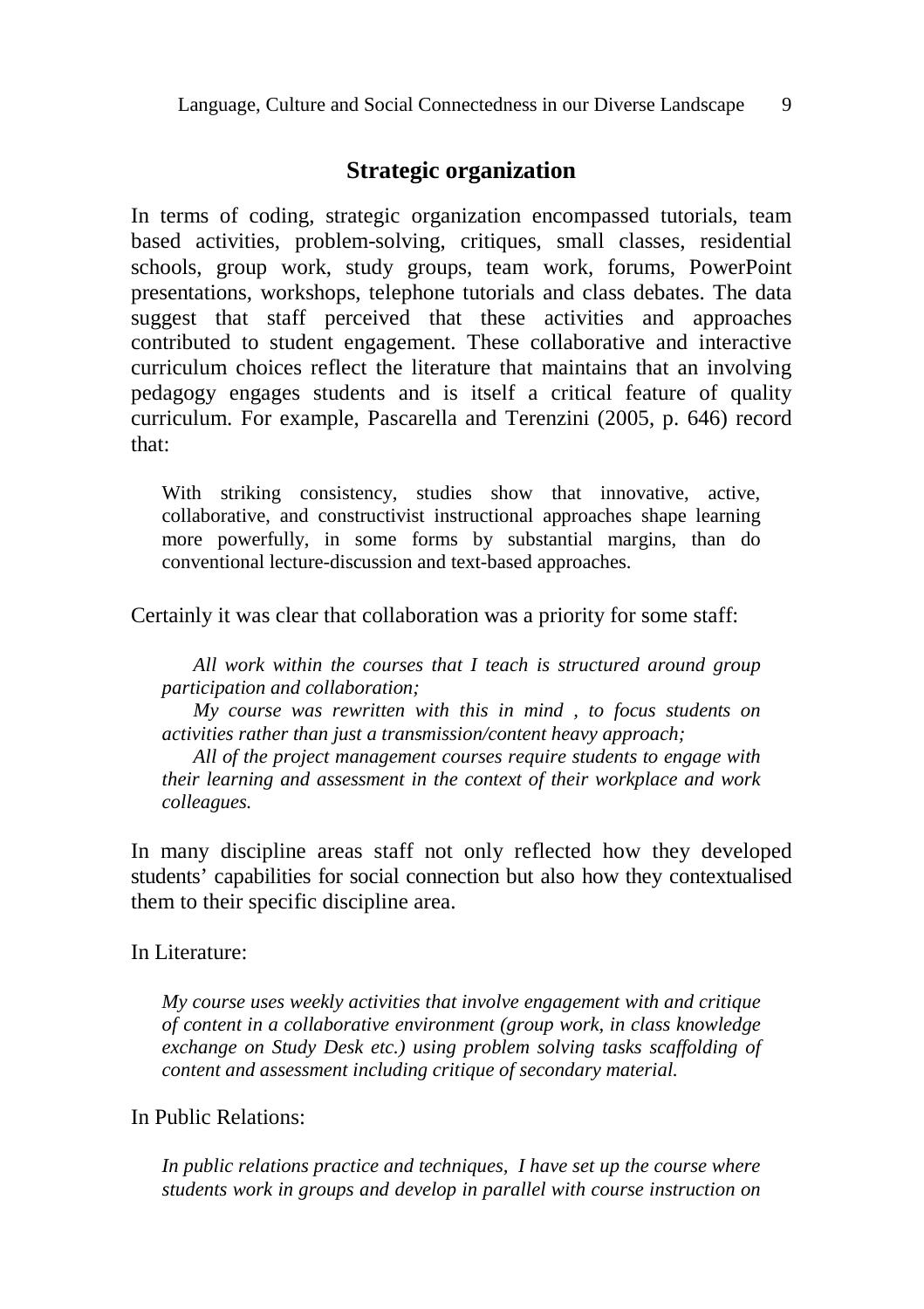*developing campaigns - a public relations campaign for an actual client. This then translates into higher marks in their next course, the capstone for the major Public Relations Project. I haven't measured this yet, but anecdotal evidence points to a massive improvement in marks for the course overall and a marked reduction in the number of failures.* 

#### In International Relations:

*In two courses I use a seminar format which includes activities that are designed to engage students in particular issues/controversies that relate to content…students are encouraged to do various group activities and discussions to engage them in their learning.* 

In Business:

*I incorporate an analysis of management of case studies by small and large group discussions, individual & small group presentations of discussion findings to group; comparison of group management approaches.* 

The engagement (passion) of staff themselves is also perceived to be a major contributing factor in fostering student connectedness as the following anecdote shows:

*My lectures are more like huge tutorials where students are invited to speak and be recorded, debate, act in teams and take ownership of the presentation. I run up and down like a game show host and give rewards (books, gifts, silly toys) as entertaining items for use. Where accidents happen we turn them into opportunities for learning...eg if a mobile phone goes off I ask all students to choose a ringtone then to play in waves across the theatre, then to create words and movements to particular ringtones. We also work backwards from ideas suggested by the students. I draw a huge cartoon and the students create song/rap words on political and social/ethical issues raised in their study experience-we then sing and perform-creating Cantastoria on a huge scale. The student teachers take these ideas to their own teaching and schools are thrilled at their creative flair. Students work in groups of 6 and teams of 18 to create workshops for schools-they must sequence the workshops- plan and create all activities and The costumes and props they create, the music and art they offer are wonderfully original. Students say that this is the first time in their study experience they have actually got to know other students properly! I love my work and regard it as a privilege to open up the space for learning: the students love their learning.* 

Staff provide evidence that they consider that authentic/real world/work based learning activities and assessment also engage students with the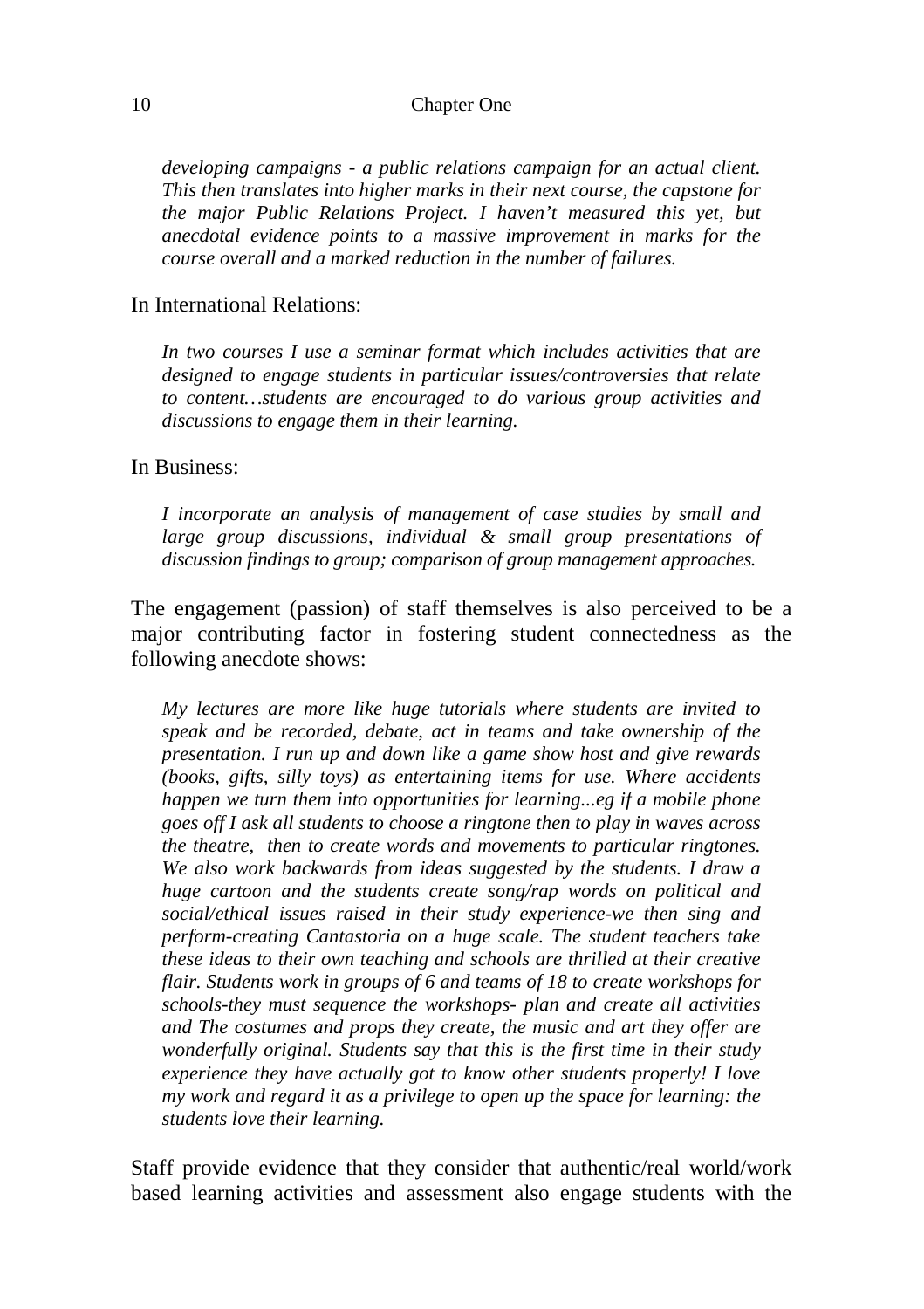discipline, if not their future professions. In nursing, for example, staff reflected that engagement is engendered by:

*Interactive tutorials where students explore current literature and relate content to clinical knowledge and skills and clinical decision making; In class we develop care plans and use simulated case studies from actual patient histories; I use discussion groups presenting to the class on reflections of clinical practice and, of course, clinical placements.* 

#### In Engineering:

*The course is a team PBL course so interaction with other team members -other teams and staff are critical to the success. The problems are real world engineering problems, so hopefully this gains the interest of the student. Students must interact with each other, noting and using prior knowledge and experience of each members and organising tasks through individual learning goals. Interaction between teams is done via a critique of project reports;* 

*In civil engineering, courses require students to facilitate their own site visits to see real life versions of the theory contained in the coursework. Another course requires students to interact in group discussions regarding open ended questions relating to the coursework.*

#### In Education:

*Conducting a schools workshop with local school community required working collaboratively with both uni and school personnel; practical activities, real-life interviewing to develop interviewing skills;* 

*We consider what we want to achieve with the students and also consider what type of learning turns students on. Essentially it becomes a discussion about pedagogy and what makes authentic pedagogy. Students believe that authentic pedagogy is about engaging with real people in real life learning situations so we provide them with that.* 

The evidence demonstrates that intrinsic to engagement are connections: connections between staff and students and between students and students as well as connections that link students with their discipline and future profession.

#### **ICT**

ICT was also recognized by staff as contributing to engagement. USQ is a multimodal institution with a large cohort of external/online students so it is important that staff consider ways to engage students in all modes.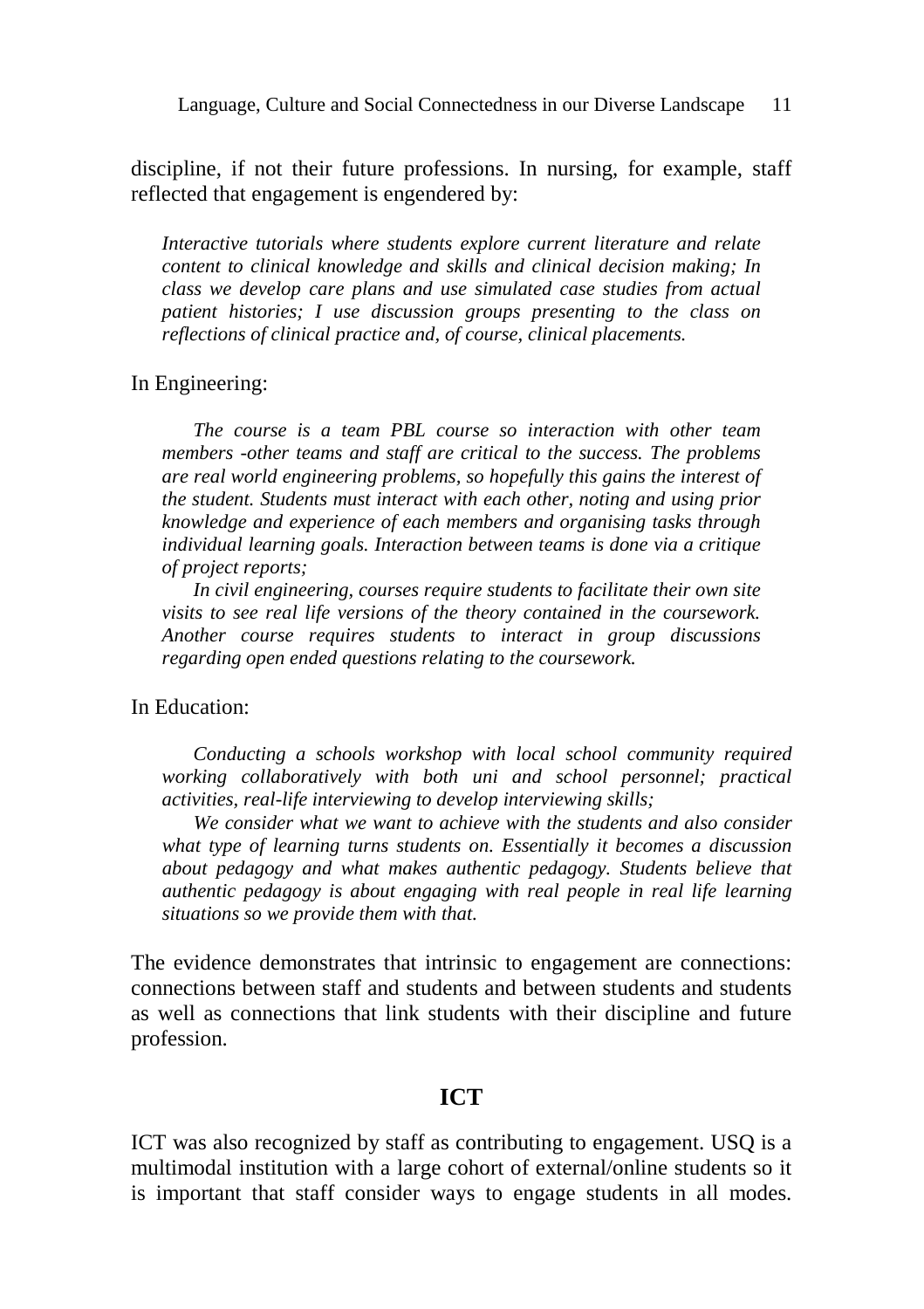WebCT, course home pages, the study desk, discussion boards, Knowledge Garden, blog posts and discussion forums were perceived to contribute to engagement. Staff also gave examples of how they organized these to generate social connections and thus student engagement:

*The discussion group is available to all students in each course, for example in group supervision and group clinical placement - any student with resources/discoveries is encouraged to share with others;* 

*Through participation in the discussion group, providing scenarios based on the course content and having students make shared responses;* 

*Students are required to design, evaluate and critique using learned content & approaches. They are required to share simple interpretations of reality on web discussion group;* 

*I ask students to get involved in the discussion board and provide interactive learning objects;* 

*Students creating wiki pages with other students in the course; working with other students to prepare presentations using online tools students; presenting online presentations to their peers; using knowledgeGarden .usq.edu.au as an optional student learning community;* 

*Use of online discussion boards and participation marks for these.*

#### **Interaction and collaboration**

Staff also perceived that interaction and collaboration played a role in developing student engagement. Participants cited examples in relation to class discussions, participation, face-to-face discussions and helping others through activities like mentorships:

*The majority of my law subjects have involved open discussion: collaboration among both students and lecturers; hands on learning, valuable facilitation, student-student dialogue, we discuss the theories and put it into real life situations;* 

*My course in interpersonal communication incorporates weekly exercises and activities that have the students interacting with each other in applying and developing communication skills;* 

*Professional mentorships and group presentations are vital;* 

*I always use interaction activities during the teaching times to enable the students to apply what is being taught. I use games to engage them.*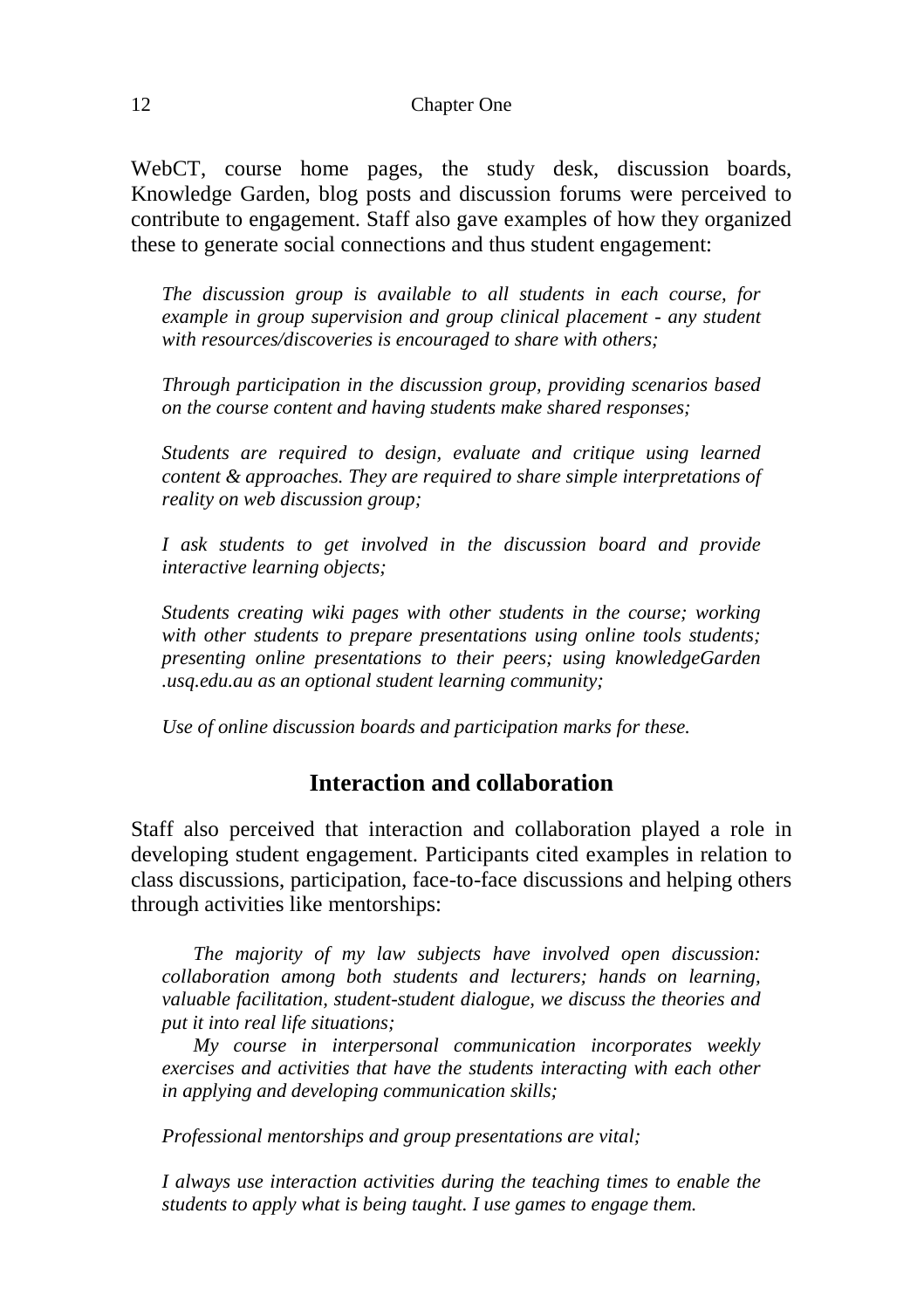Language, Culture and Social Connectedness in our Diverse Landscape 13

Some staff acknowledged however that interaction and collaboration are not always comfortable for some students:

*Students have different learning styles. Some respond to more interaction than others.* 

The evidence confirms that effective curriculum design, in this case in relation to scholarship and engagement, enacts an engaging and involving pedagogy. The *AUSSE* (ACER, 2008), for example, provides clear guidance around the "activities and conditions likely to generate high quality learning" (ACER, 2008, p. vi) and reports that "all aspects of engagement have a strong positive relationship with a range of general, specific, social, personal, ethical and interpersonal capabilities" (ACER, 2008, p. ix).

#### **Conclusions**

The staff survey data showed that staff's consideration of the principles of scholarship and engagement strengthens curriculum design and delivery. Exploring the scholarship and engagement principles has shown that social connectedness is a key ingredient in assisting students to engage with both the discipline and their learning community within the institution. Further, the evidence shows that staff who considered these principles to be important perceived that their inclusion in curriculum design enhanced the student outcomes. For example, staff who considered the implications of students' learning styles found their students were more connected to the discipline. Those teachers who prioritized engagement in the management and delivery of their course materials engendered more positive learning outcomes for their students by assisting their feelings of social connectedness.

This paper has specifically explored the staff perceptions of two of the principles developed by the best practice learning and teaching pedagogy. Further research needs to be conducted to cross reference the student and staff data in relation to each of the five principles and to explore whether all the five principles contribute to students' social connectedness, and in turn, enhance their learning outcomes.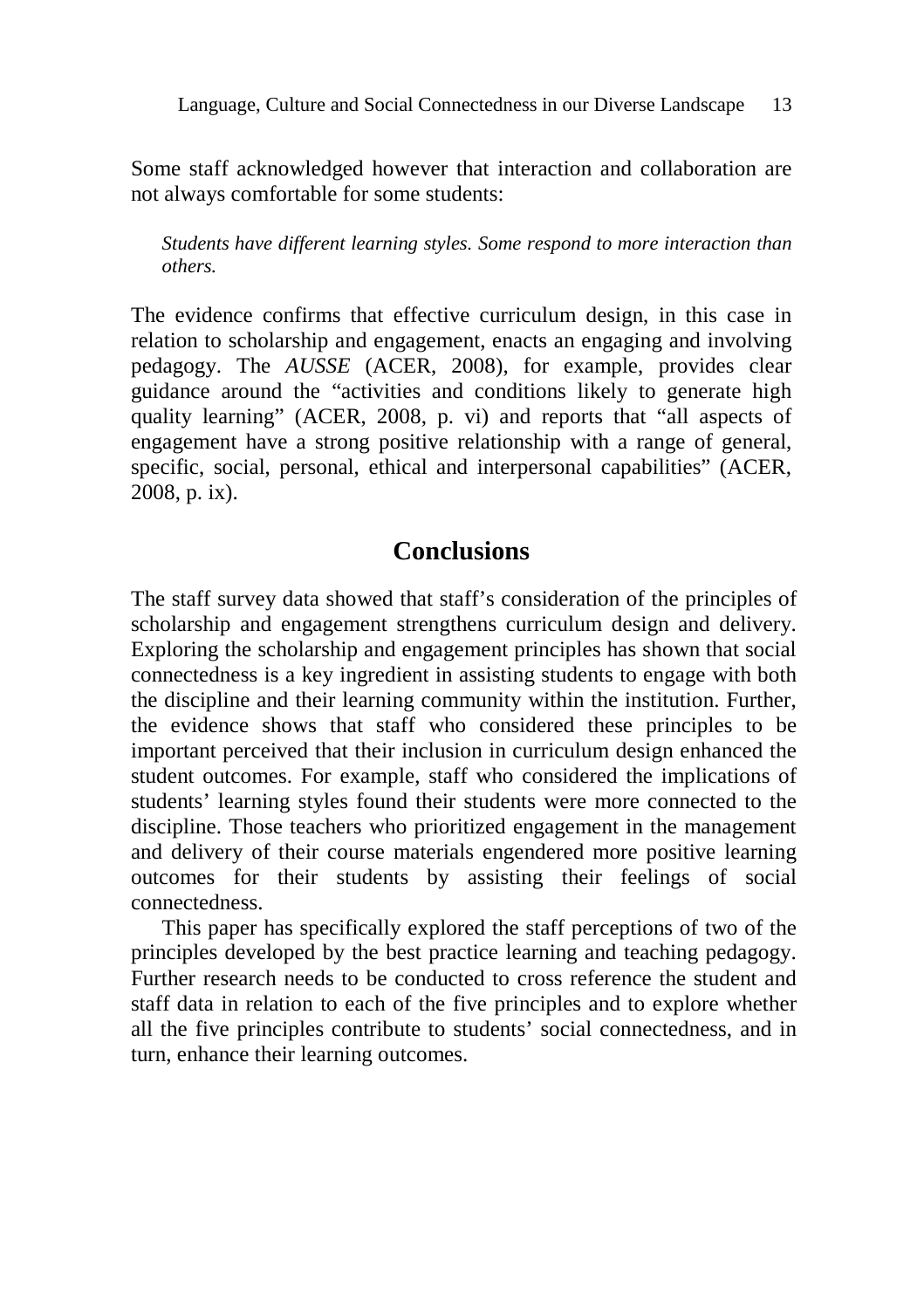#### **References**

- Boyer, E. L. (1990). *Scholarship reconsidered: Priorities of the professoriate*. Princeton, New Jersey: The Carnegie Foundation for the Advancement of Teaching.
- Burton, L., Lawrence, J., Dashwood, A., Brown, A. & White, R. (2007). *Survey*. (in press).
- Crowther, F., & Burton, L. (2007, April). *Aligning organisational vision and academic practices: Implications for University strategic planners.* A keynote presentation at the Knowledge Partnerships Conference on Higher Education: International Markets, Internal Dynamics, Cambridge, United Kingdom.
- Dashwood, A., Lawrence, J., Brown, A., & Burton, L. (2008). Transnational pedagogy from policy to practice: Beginnings of the journey. *International Journal of Pedagogies and Learning, 4*(3), 97- 110.
- Healy, M. (2000). Developing the scholarship of teaching in higher education: A discipline-based approach. *Higher Education Research and Development, 19(2),*169-189.
- Holland, B.A. (2005). Scholarship and Mission in the 21st Century University: The Role of Engagement, *AUQA Occasional Publication Proceedings of the Australian Universities Quality Forum 2005*, p. 11.
- Kuh, G.D. (2007). What student engagement data tell us about college readiness. *PeerReview*, *9*(1), 4-8.
- McInnis C. (2003). New realities of the student experience: How should universities respond. Keynote address delivered to the  $25^{th}$  *Annual Conference of the European Association for Institutional Research*, Limerick, 24–27 August.
- Newmann, F. M., Secada, W. G., & Wehlage, G. G. (1995). *A guide to authentic instruction and assessment: Vision, standards, and scoring.* Madison, WI: Wisconsin Center for Educational Research.
- Pascarella, E. T. & Terenzini, P. T. (2005) *How college affects students, vol 2: A third decade of research*. San Francisco: Jossey-Bass.
- Senge, P. (1990). *The fifth discipline: The art and practice of the learning organisation*. New York: Doubleday/Currency.
- Trigwell, K., Martin, E., Benjamin, J., & Prosser, M. (2000). Scholarship of teaching. *Higher Education Research & Development, 19(2).*  Retrieved January 14, 2009, from

http://www.itl.usyd.edu.au/projects/scholarshipproject/about.htm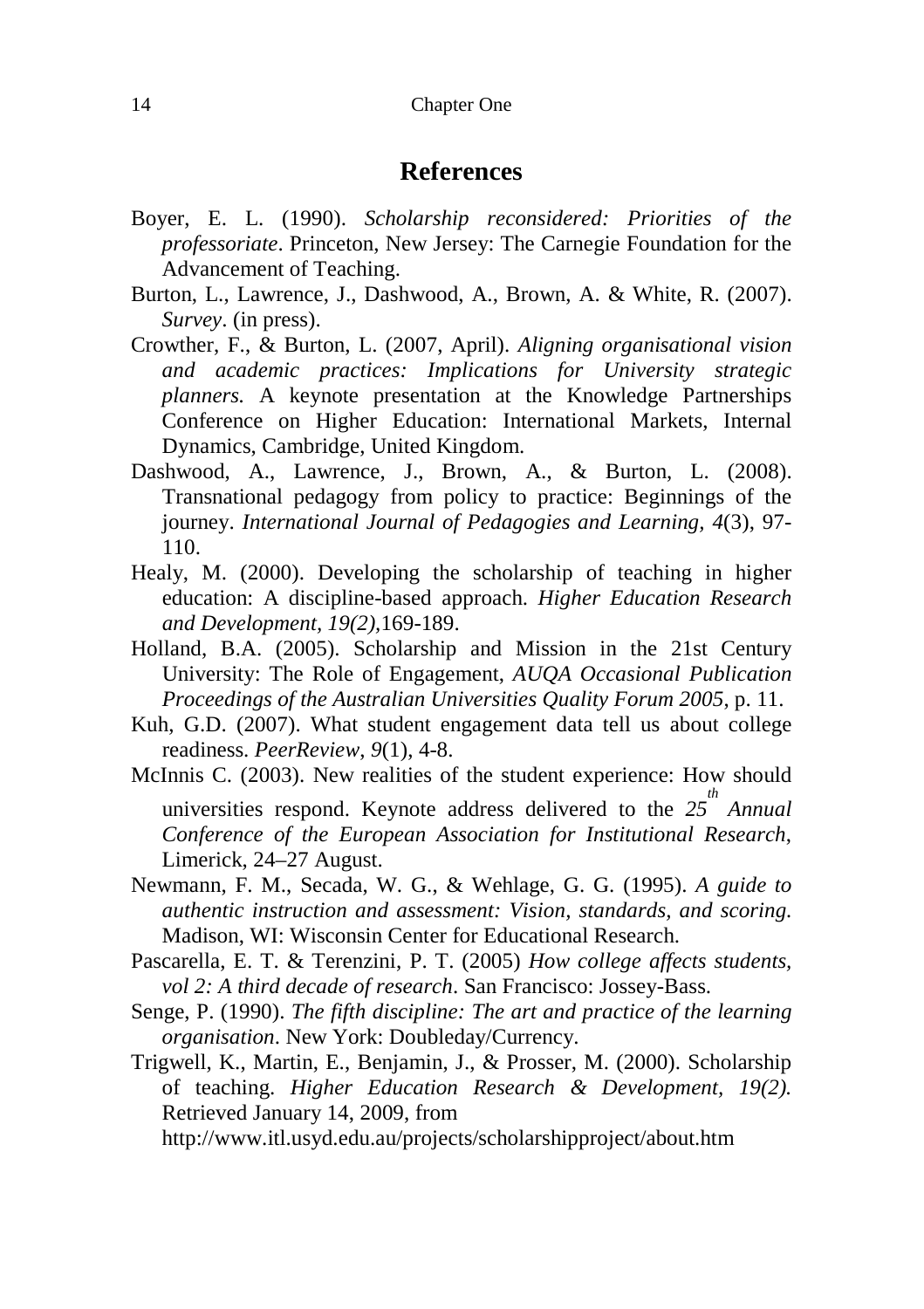Language, Culture and Social Connectedness in our Diverse Landscape 15

- Tinto, V. (2005). Forward. In A. Seidman (Ed.), *College student retention: Formula for student success*(pp. ix–x). Westport, CT: American Council on Education/Praeger.
- Yorke, M. (2000). Smoothing the transition into higher education: what can be learned from student noncompletion. *Journal of Institutional Research,* 9(1), 35–47.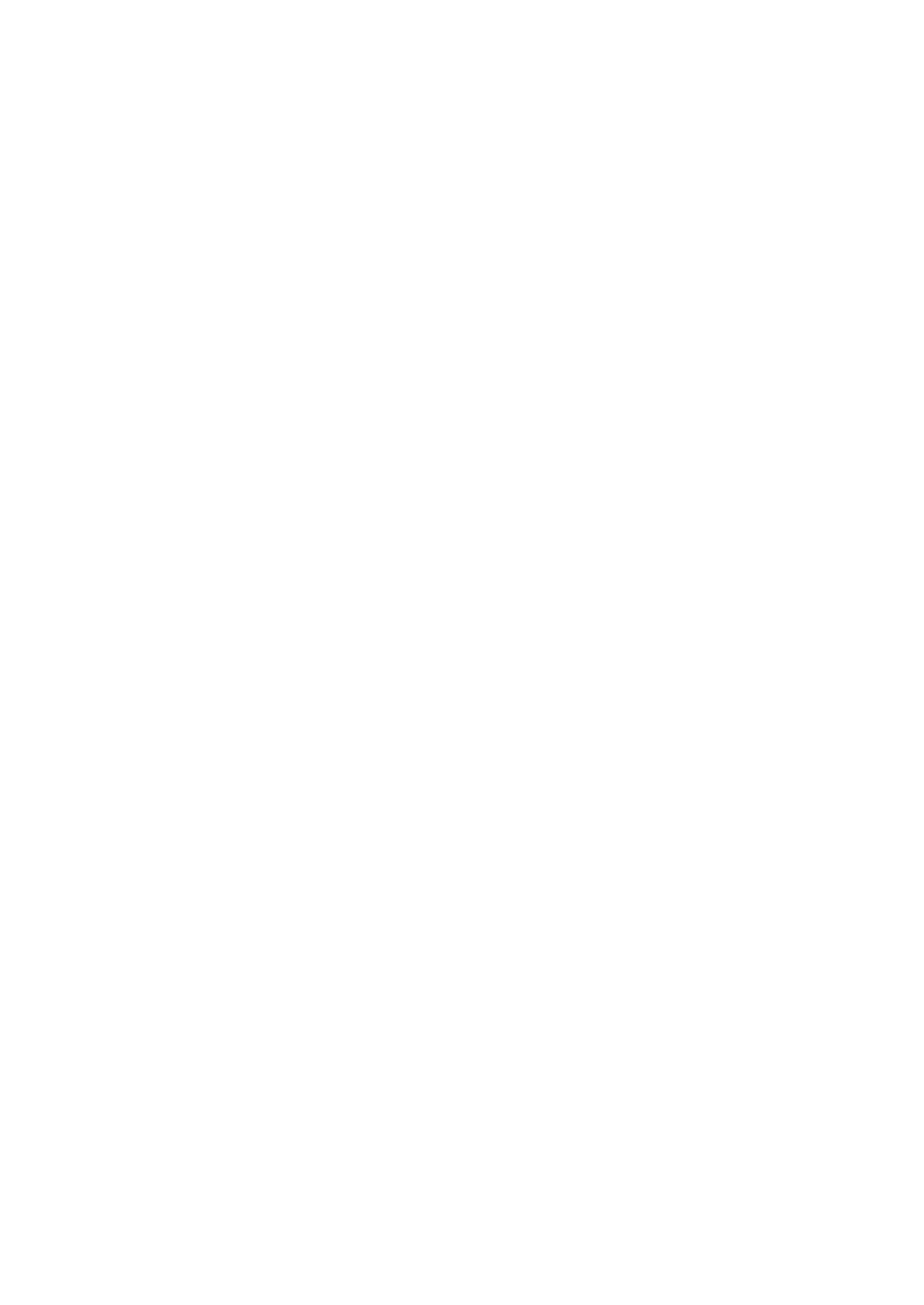### CHAPTER TWO

# INDIGENOUS LANGUAGE LANDSCAPES, SOCIAL CONNECTEDNESS AND CLASSROOM PRACTICE IN AUSTRALIA

# GINA CURRÓ AND ROBIN MCTAGGART

#### **Abstract**

In this paper we revisit our own research to extend understanding of the social context of language landscapes of Australian Indigenous students. The disconnection between home and school languages or discourses is made explicit. "One of the areas of greatest diversity to confront teachers... are the 'language landscapes' surrounding the children [in Indigenous communities]" (Simpson & Wigglesworth, 2008, p. 1). We argue that without knowing about the process of language socialisation in the Australian Indigenous multilingual landscape, teachers will remain powerless with respect to improving classroom practice. In Indigenous settings, especially in remote communities, children hear a variety of languages in many different contexts and the language landscape is rapidly changing. Our study addresses the belated realisation by educators that many Indigenous Australian students speak very little Standard Australian English (SAE) outside classrooms.

**Keywords**: Indigenous language socialisation, multilingual landscapes, invisibility of creoles and other language varieties, Standard Australian English, Australian Indigenous students

#### **Introduction**

Justice in education for Indigenous Australian students cannot be achieved without examining the antecedent conditions for their learning, because of the powerful influence these conditions have on curriculum, classroom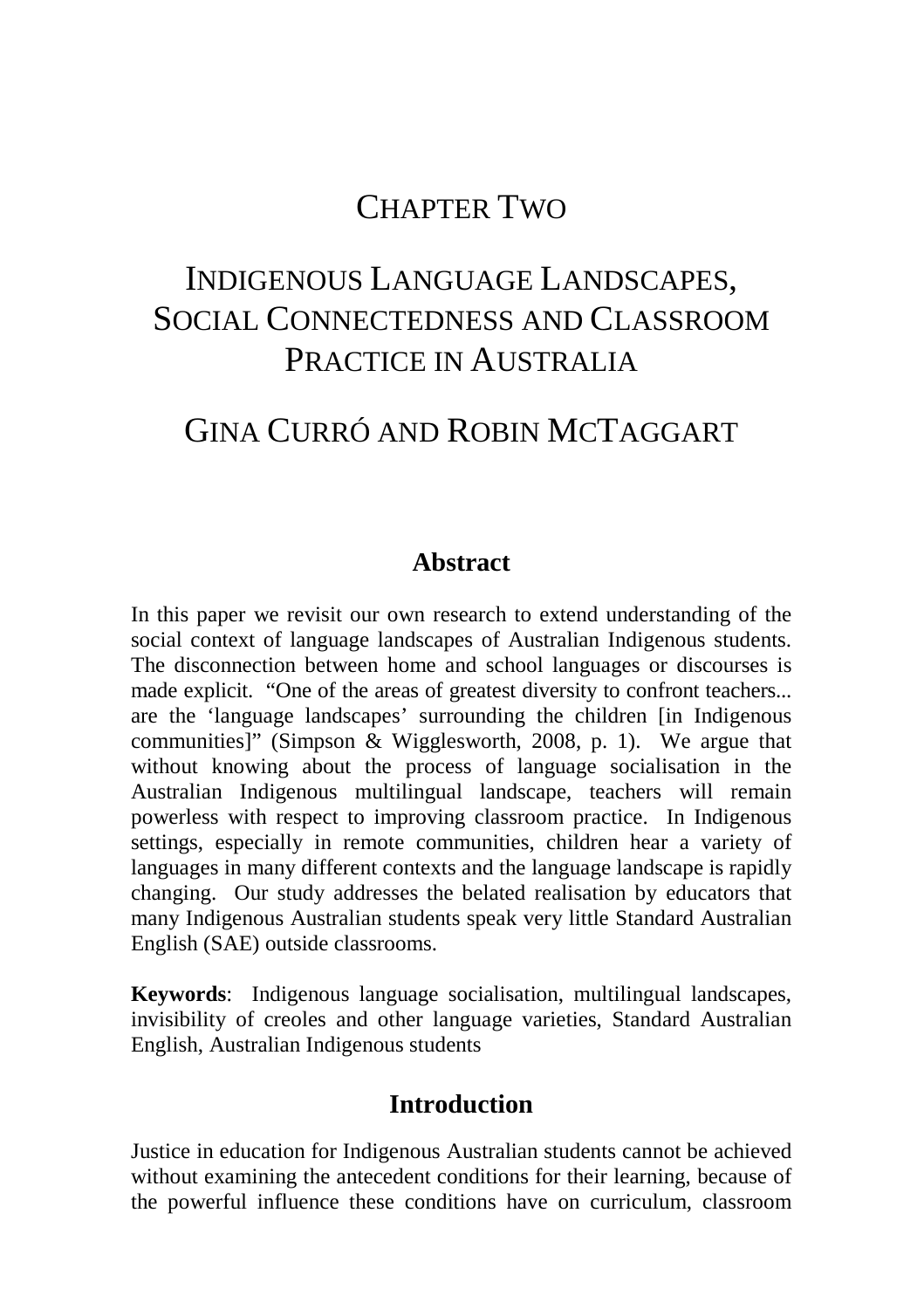practice and learning outcomes. An important goal for all Australians is the expectation that Indigenous students will be the beneficiaries of appropriate educational experiences. "If the school system is dealing unjustly with some of its pupils, they are not the only ones to suffer. The quality of education for all the others is degraded" (Connell, 1993, p. 15). This paper highlights the critical role that a crucial antecedent condition students' language backgrounds - plays in the construction of social identity, family literacy practices, language behaviour patterns, and oral language socialisation. The disconnection between students' home and school languages or discourses and their prospects for classroom learning has been well established (Simpson & Wigglesworth, 2008; Gee, 2008, 2004, 1996; Luke, Land, Christie, Kolatsis & Noblett, 2002; Batten, Frigo, Hughes & McNamara, 1998; Luke & Kale, 1997; Romaine, 1994, 1991; Connell, 1993; Lawrence, 1994; Schieffelin, 1990; Kaldor & Malcolm, 1979).

We have based the paper upon a recent case study of action research by teachers using Teaching English as a Second Language (TESL<sup>1</sup>) strategies with Indigenous students in northern Queensland, Australia. Teachers with recent, well-regarded and relevant pre-service education or professional development were identified as study participants. We wanted to ensure that a range of language situations was encountered and that these were reasonably accessible to the researchers, preferably not through telephone or the Internet. Where and by whom was the latest and best English as a Second Language (ESL) for Indigenous education being practised? Our aim was to determine how to prepare teachers with the skills required for teaching students when English is not their first language, particularly Indigenous students, in relation to pre-service teacher education and teacher professional development (Queensland College of Teachers, 2009). After initial enquiries with recent researchers in the region and consultation with the Queensland College of Teachers (QCT), it was agreed that collaboration with the Cairns based Far North Queensland Indigenous Schooling Support Unit (FNQ ISSU) would provide the richest case material. Classroom teachers, learning support teachers, principals and other participants were identified in consultation with ISSU staff. $2$ 

The primary criterion for selecting teacher participants was that they had worked on ESL with the ISSU staff and brought about changes in their practice as a result of that experience. We wanted some 'before and after' thinking by the participants and expected that teachers would have at least five years of experience or thereabouts. We also sought a range of schools by location and language backgrounds of Indigenous students. Observing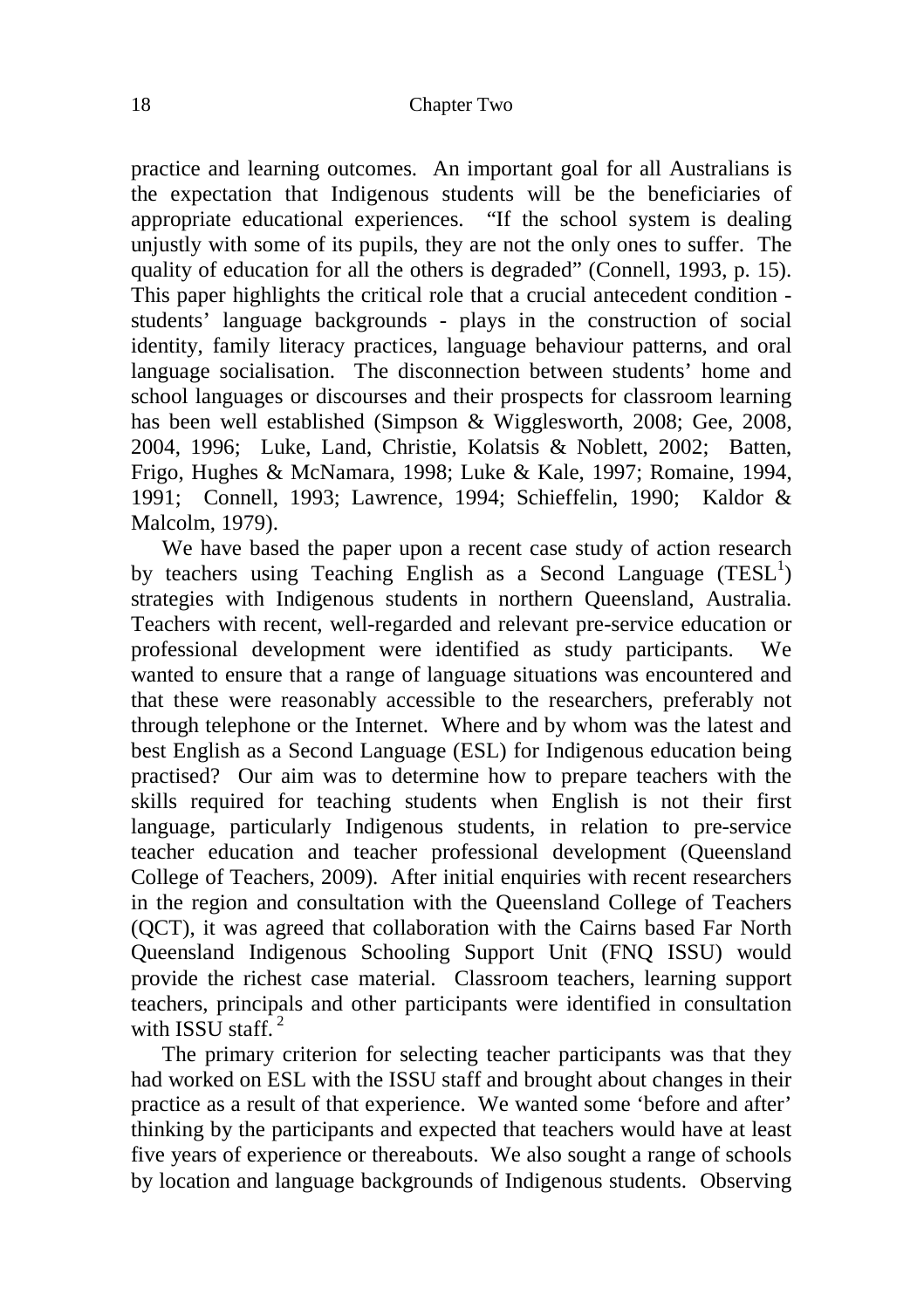the typical canons of naturalistic case study espoused by Kemmis (1980), Stake (1978; 1985) and MacDonald & Walker (1975), we analysed the literature, documents and other materials, consulted with other educators working in the field including teachers involved in professional development of other teachers, and interviewed teachers and principals. The eventual audience for the research was judged to include the Board of the QCT, teachers, ESL specialists and speakers, unions, parents, teacher educators, educational researchers, students and school leaders. Two key findings emerged from the study. When they studied the Indigenous student discourses, teachers were amazed at the language they used and noticed the students used vocabulary derived from English, but with grammar from several Indigenous languages ranging from traditional languages to creoles and other varieties. A less surprising outcome was that the teachers reported that adaptation of TESL strategies for their teaching situations led to higher engagement and improved language learning across the curriculum.

The first part of the paper is divided into several sections – the process of language socialisation in Indigenous communities, divergence between home and school language, validating home languages in the classroom (accounts from classroom teachers), the changing language landscape, and access to the curriculum. Here we extend the discussion of the language socialisation issues underlying the study and then turn to some of the testimony of teachers to illustrate the ways in which they had changed their teaching practice, and indeed their teaching lives. Towards the end of the paper is a summary of *Book language as a foreign language* – *ESL strategies for Indigenous learners* (McTaggart & Curró, 2009), where sections on Professional Standards and Indigenous students, and Recommendations can be found.

#### **Language socialisation in Indigenous communities**

This paper represents an attempt to locate language socialisation within several contexts – the home, school, and communal living sites in Indigenous communities. In multilingual Indigenous communities the process of language socialisation is not widely understood. By investigating theories of language learning and research methods for language socialisation research we understand more about acquisition and learning in Indigenous language contexts. The reason for focussing on the home as the site for language socialisation is because "little attention has been paid to how children acquire language when they hear a variety of languages in multilingual contexts, and when they may hear speakers